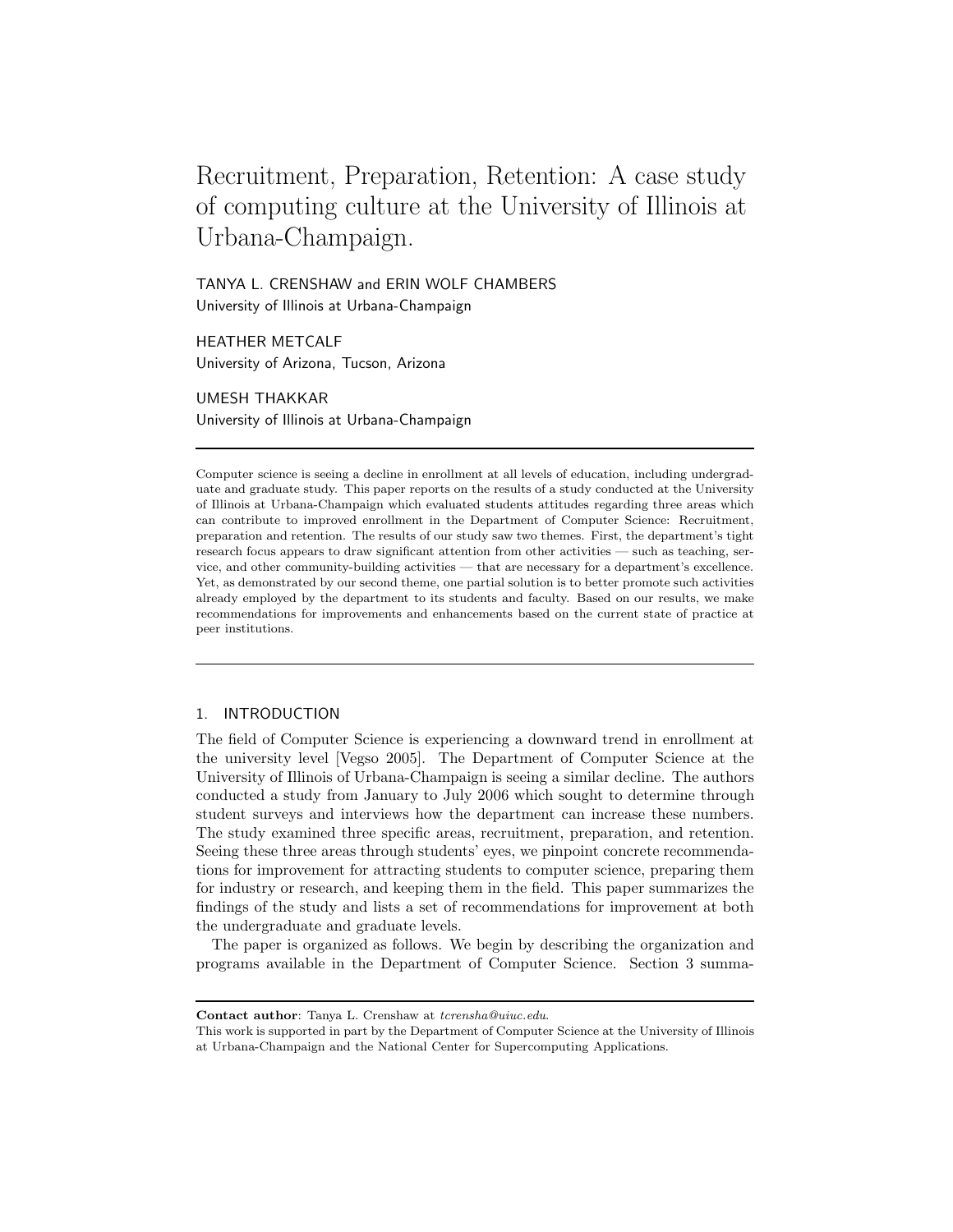rizes the related work. In Section 4, we describe the methodology used in the departmental study. Section 5 summarizes our results and Section 6 lists our recommendations.

# 2. DEPARTMENT OF COMPUTER SCIENCE

The Department of Computer Science at the University of Illinois is frequently listed as one of the top programs in the United States, at both the graduate and the undergraduate level [USN a] [USN b]. To demonstrate the current structural context of the department, we describe the organizations supported by the department and the undergraduate and graduate programs of study.

# 2.1 Computer Science Organizations at UIUC

The Department of Computer Science at UIUC supports a number of organizations which provide academic, research, and social support and outreach opportunities for students. Throughout this document, these programs are routinely mentioned by the authors and in the participant data. Although other organizations exist, the following briefly describes only those discussed by our participants.

- —CSGSO: The Computer Science Graduate Student Organization, or CSGSO, is a departmental organization whose goal is to improve graduate life. They host a weekly event, called Friday Extravaganza (FE), which provides an informal event for graduate students to socialize, as well as network with various industry representatives whose companies sometimes sponsor the FE. The CSGSO also sponsors seminars on research and graduate life, although specific topics differ annually. Every graduate student is a member of CSGSO by virtue of being in the department.
- —ACM: The department hosts a student chapter of the Association for Computing Machinery, or ACM, which currently has 350 members. The ACM is open to both undergraduate and graduate students, but is primarily populated by undergrads. They organize weekly meetings of special interest groups, or SIGS, on computing related topics. There are also general meetings to welcome new members and inform current members of upcoming events, as well as social events. ACM also sponsors a yearly conference, Reflections | Projections, which attracts corporate sponsors, academic and industry speakers, and features a programming competition. The conference is attended by students from multiple universities.
- —WCS: Women in Computer Science, or WCS, is an organization which works towards recruitment and retention of women at all levels of computer science. WCS hosts meetings and social events for both undergraduate and graduate students. In addition, WCS sponsors several outreach and recruitment programs, the largest of which is the ChicTech program. ChicTech organizes teams of students, predominantly undergraduates, to speak at high schools about computer science and UIUC. ChicTech also hosts a competition for high school girls, who pick an organization and design a software program or website for that organization. The teams then visit for a weekend at UIUC to participate in activities and present their project.
- —!bang: !bang is a computer science organization whose goal is to foster more social activities within the Department of Computer Science. They generally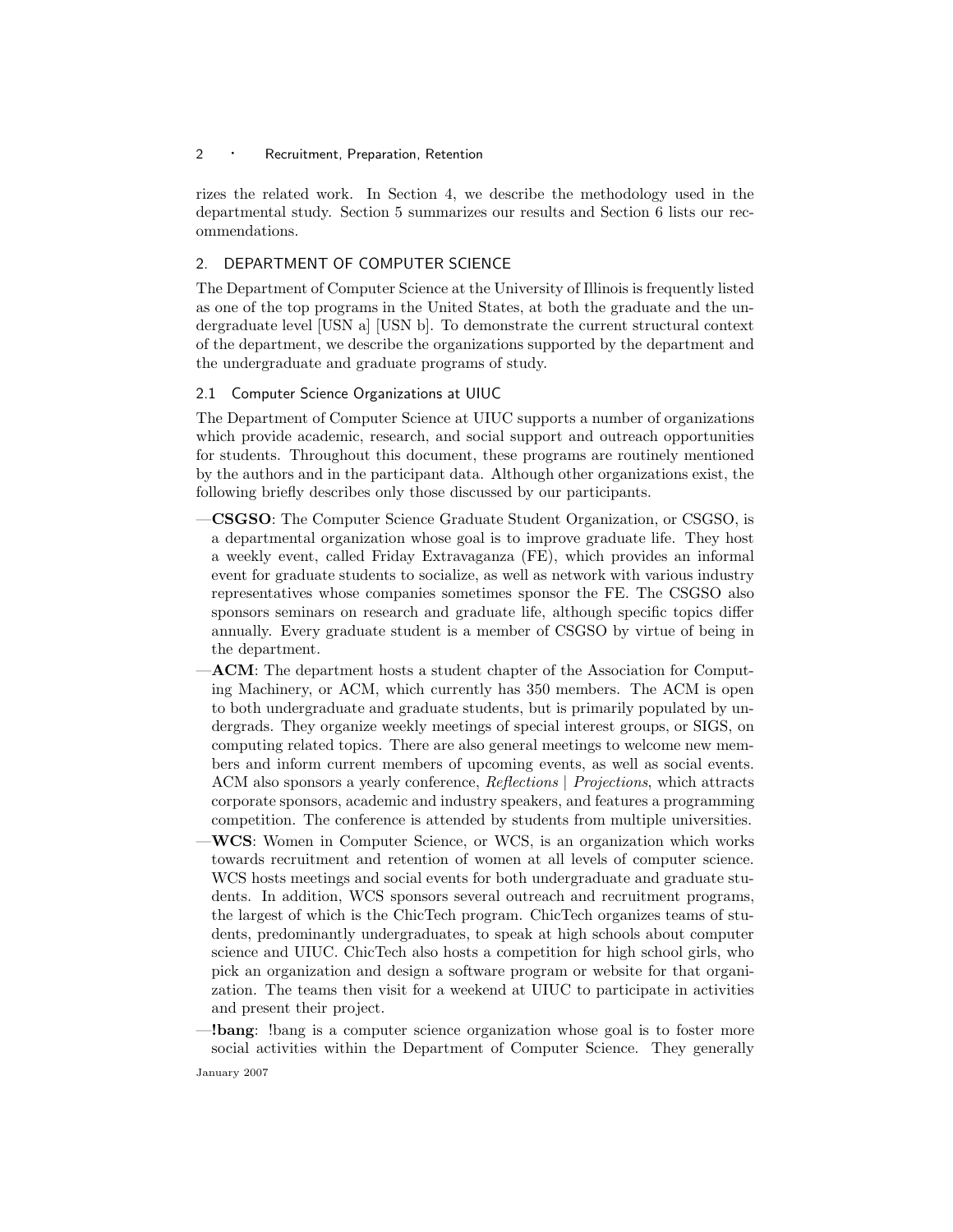host 2-4 events per year, usually also sponsored by ACM and WCS. The events are large-scale departmental events for students and professors. In recent years, !bang has hosted bi-annual !casino, which most recently was sponsored by Google. Professors from the Department of Computer Science volunteered as dealers for blackjack, poker, and roulette tables. The event allows for interactions between professors, undergraduates, and graduate students.

—WIE: Women in Engineering, or WIE, is an organization sponsored by the College of Engineering whose goal is to promote recruitment and retention of women in all departments within the college. WIE hosts the Freshman Camp, a weekend retreat at the beginning of the year for all incoming freshmen women. Current CS students, organized through WCS, attend this camp to meet the freshmen and offer encouragement and advice. WIE also organizes a two week program for middle school girls called, G.A.M.E.S., or Girls' Adventures in Mathematics, Engineering, and Science. There are two specialized camps, including one focused on Computer Science. Many students and professors in the Department of Computer Science assist as camp counselors and mentors.

# 2.2 Undergraduate program

The undergraduate program in the Computer Science department at UIUC is a four year program. All undergraduates take the same core classes in their freshman and sophomore years, including programming, data structures, discrete math, theory of computation, architecture, and computer ethics. For upper level students, there are currently two curricula.

Most current juniors and seniors are on the older track, where students take programming languages, operating systems, analysis of algorithms, an advanced architecture course, and two additional 400-level courses of their choice. The older track also has an application sequence, a set of approved courses in another discipline to which computer science can be applied in a meaningful way. Typical application sequences can be in engineering, mathematics, psychology, music, or business, but students may also design their own application sequence based on their individual interests.

For those students entering after Fall 2005, the course requirements are quite different. The application sequence is no longer a part of the program; instead, students choose a technical track emphasizing a particular area of CS in which they are interested. The three tracks - computer science, scientific computing, and mathematics - have different advanced course requirement appropriate to their specialization. However, since this is such a new program, no students surveyed have progressed far enough on this track to comment on these upper level distinctions.

In addition to majoring in Computer Science, undergraduates can obtain degrees from the College of Liberal Arts and Sciences as a Bachelor of Science in Math and Computer Science, or a Bachelor of Science in Statistics and Computer Science. Moreover, there are other programs available, including a minor in Computer Science that is available campus-wide (except to students majoring in Computer Engineering), as well as the Software Engineering Certificate.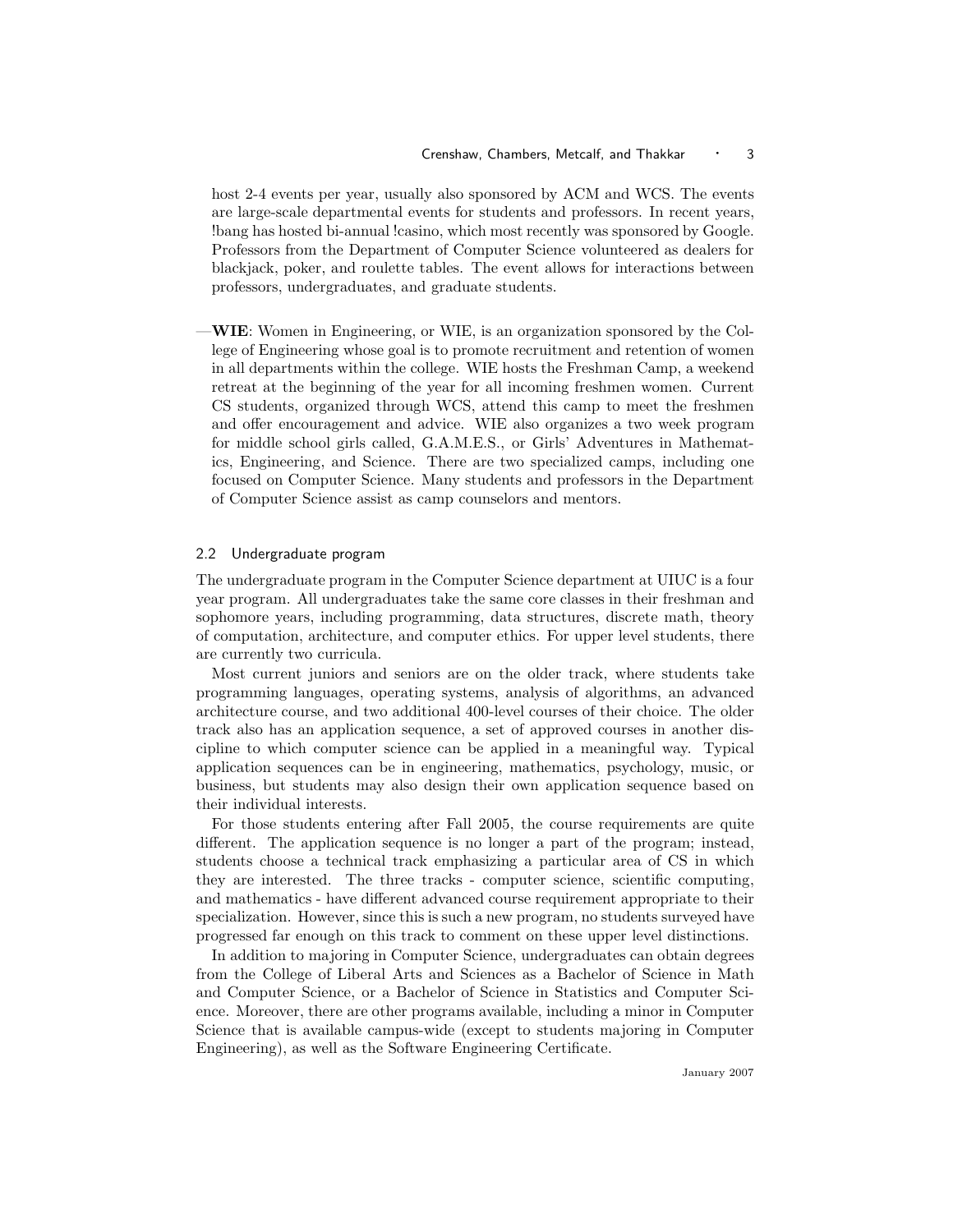#### 2.3 Graduate program

The graduate program has multiple programs, both for a Ph.D. and a Master's degree. Undergraduates at UIUC can opt for a fifth-year Master's degree, taking 16 hours of additional course work and writing a thesis. Enrolled graduate students can obtain a Master of Science degree, a research-oriented degree requiring 28 hours of graduate course work and a thesis, or a Master of Computer Science, requiring only 36 hours of graduate course work. For either degree, there is a distribution course work requirement in which students must take a course in the areas of Software, Architecture, and Theory and obtain a grade of B- or higher.

For a Ph.D., students must take a total of 48 hours of graduate course work and 32 hours of thesis work to obtain the degree. These requirements are reduced for students entering with a Master's degree. The Ph.D. course work requirements differ for students entering before and after Fall 2005. Before Fall 2005, students have to take one course in the areas of Programming Languages, Operating Systems, and Theory and any other area of their choosing. Students have to achieve a grade of at least A- in three of the courses, and B- in the fourth. After Fall 2005, students have to take one course from Theoretical Computer Science and Formal Methods, and one course from Systems and Architecture. Students must also take two courses in their research area, at least one of which must be a 500-level course. For 400-level courses, students must obtain a B+ or better. For 500-level courses, students must obtain an A- or better. UIUC also offers a Ph.D./M.D. degree, but no students pursuing this degree were surveyed or interviewed.

The distribution requirement for Master's and the foundational requirement and research course work requirement for Ph.D. will be loosely referred to in this document as "core course work."

#### 3. RELATED WORK

The vast majority of research on the decreasing enrollment throughout computer science education repeatedly focuses on two potential "solution" areas: recruitment and retention, which involve getting more students to join and keeping those who have joined [Cohoon 2002] [Margolis and Fisher 2002] [Blum and Frieze 2005]. Recruitment entails attracting K-12 students to computer science and often involves outreach efforts which attempt to make computer science look "cool," exciting, useful, and rewarding. In addition, when recruiting underrepresented students in particular, researchers often recommend opening up admissions criteria without lowering standards, welcoming reentry students, and providing opportunities to bridge educational gaps that students might have between their previous education and the entry-level courses at the university [Margolis and Fisher 2002] [Cuny and Aspray 2002].

The goal of retention is to keep the students and computer scientists already in the field. Retention efforts involve various support structures for the existing students, particularly those who are underrepresented and are more likely to leave. There are several ways in which these support structures can be fostered; providing role models via good teaching, advising, mentoring, and outreach [Ragins 1999] [Gurer and Camp 2002] [Blum and Frieze 2005]. With teaching, students can experience the enthusiasm of the subject through their professor or instructor. Positive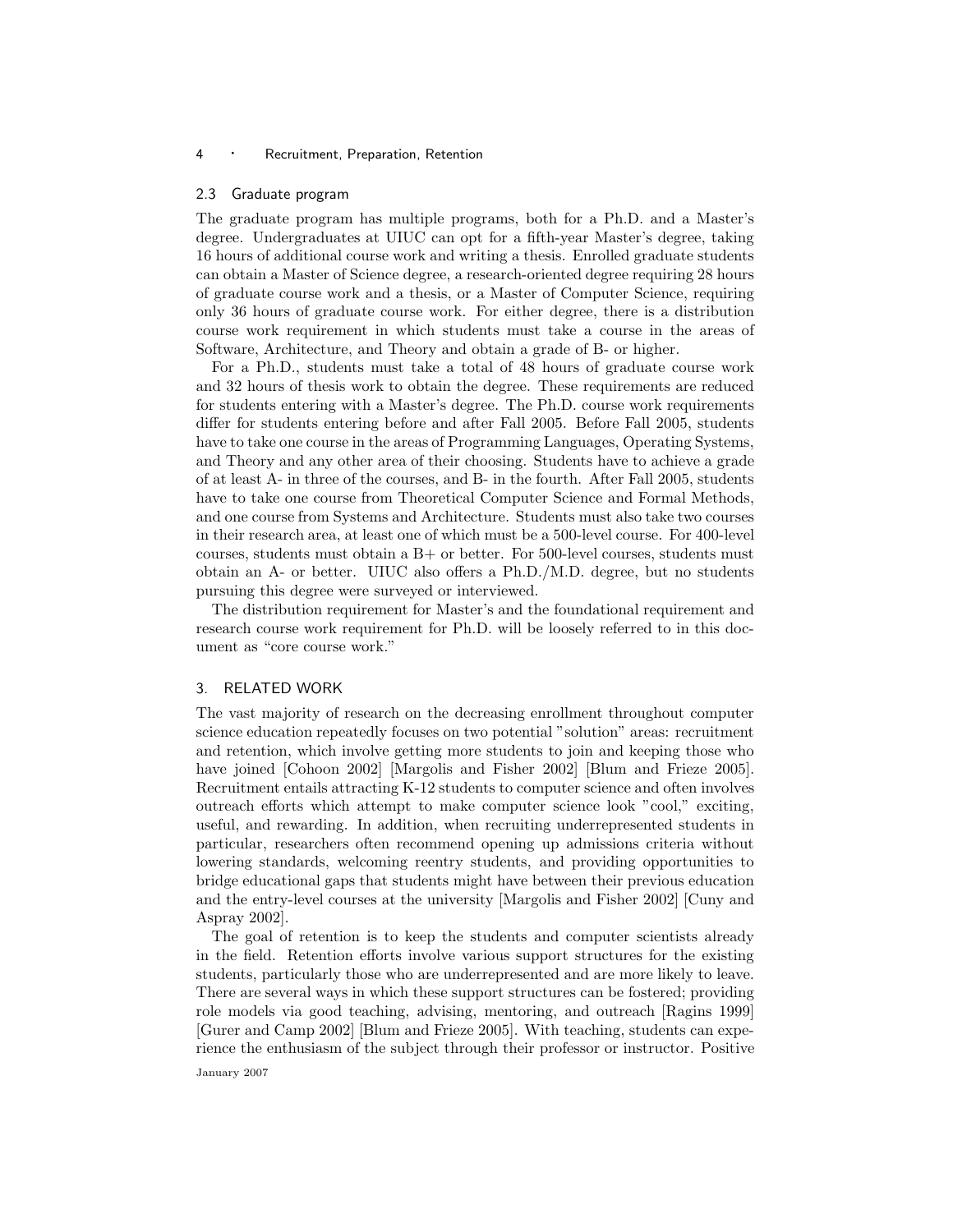advising relationships can help foster a graduate student's self-confidence and research success. For undergraduates in computer science, advising not only helps the student select courses and fulfill requirements, but also frequently determines the level of interest in pursuing various career options or even a graduate degree. For graduates, positive advising relationships can result in more productive and happier students. With mentoring, students can reach out to their more experienced colleagues and faculty for support. Mentoring is not just about moral support, but also has an impact on whether students finish a program, get good advice, and feel happy about their education [Jaschik 2006]. Finally, with outreach, students can use their expertise in computer science to benefit others, thereby increasing their own self-confidence and obtaining real-world examples of how their computer science skills can be used.

A third, less researched area for solving the problem of decreasing enrollment involves working to create a flexible culture of computing which is open to diversity and allows for students and faculty to define for themselves what it means to be a computer scientist [Margolis and Fisher 2002] [Blum and Frieze 2005]. Margolis explains that "one of the aims of higher education must be to provide students with a broad picture of possibilities and to create an environment where alternate models are valued and respected." One way in which a program can create such a culture is to improve its gender balance. A cross-national study of male overrepresentation in Computer Science [Charles and Bradley 2006] starkly demonstrates the influence that even a nation's culture can have on a woman's entrance into the field. The degree of male overrepresentation in the Czech Republic is three times that of Turkey, the country with the most gender-integrated program. Diversity in race, socioeconmonic status also contribute to the environment that Margolis describes, and whether or not students join and stay in the field.

As noted above, the abundance of literature focuses on recruitment, retention, and the newer and broader idea of computing culture. Much of the related work focuses on either the "problems" of computer science culture, or the "solutions" which make computer science look cool, but lacks consideration of students' attitudes regarding the problem areas of computer science enrollment. This paper describes another approach. The study was designed to investigate and understand the attitudes of undergraduate and graduate students in three areas which are well understood to position students for success; recruitment, preparation, and retention. These areas include activities such as departmental culture, teaching, advising, and mentoring. Once their attitudes were understood, our explicit goal was to uncover actual, working solutions which members of the department can cooperatively utilize to reverse the decline in enrollment.

## 4. METHODOLOGY

The study took place in two phases from January to July of 2006. In the initial pilot study, four undergraduates and seven graduate students were individually interviewed for a single hour. By no means were the participants selected randomly. Rather, for our pilot study, participants were hand-picked by the researchers to get a breadth of experiences from sophomore undergraduates having just started their computer science courses, to sixth-year graduates about to complete their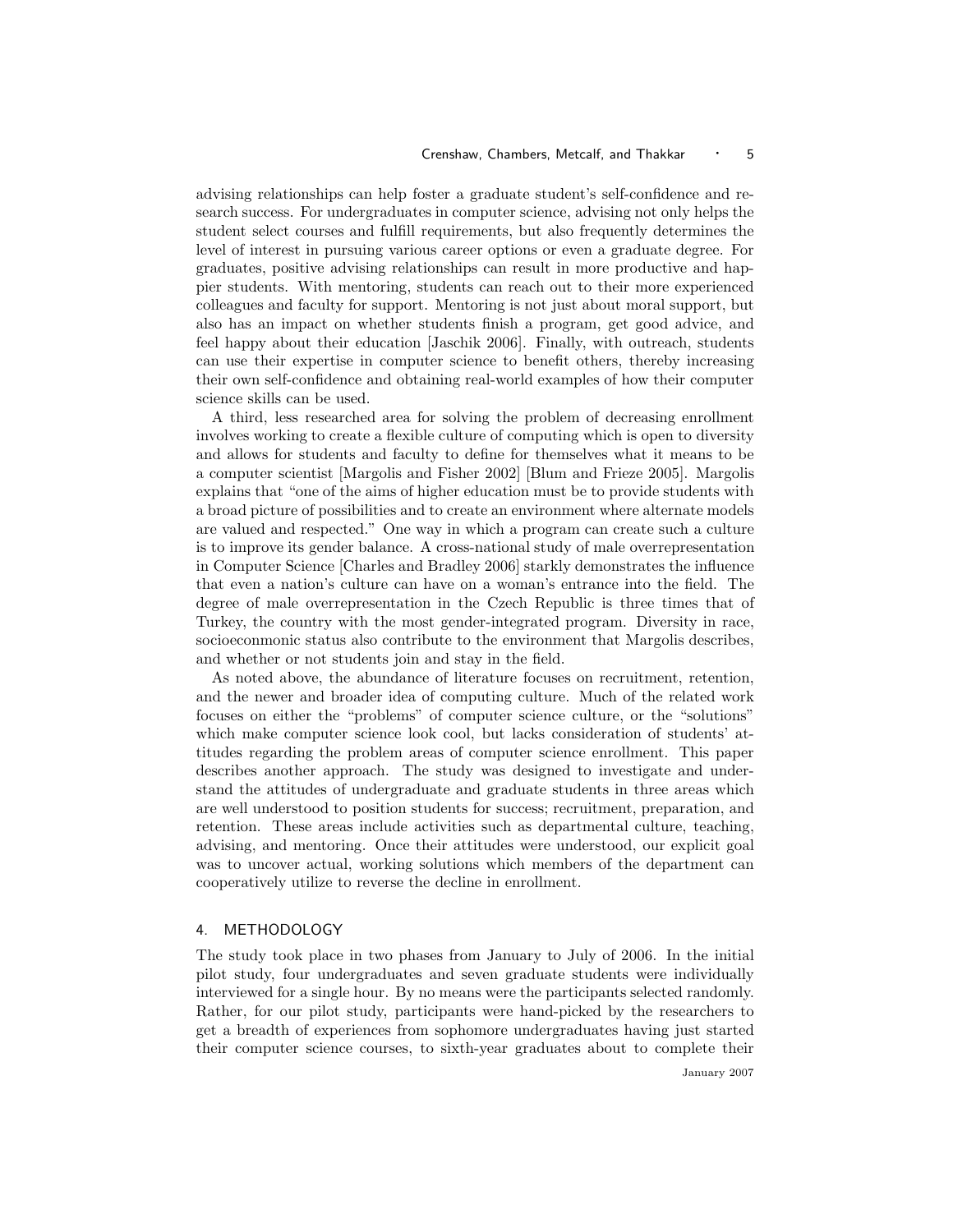Ph.D. work, from males to females, and from parents to non-parents. Among undergraduates, the students interviewed were 100% women. Among the graduate students, the study was approximately 57% female and 43% male.



Fig. 1. Overall, in the second-phase, on-line survey, participants were 17% female and 83% male. Female participants were oversampled by announcing the survey to WCS and female graduate students one week before the survey was announced to the general student population of the department. The gender ratio here is not an accurate reflection of the department.

The second phase consisted of an on-line survey developed as a result of the pilot study, combined with nine interviews to supplement the survey data. Participants were recruited randomly through departmental e-mail. Female participants were oversampled by announcing the survey to departmental, female-only groups one week before announcing it to the general student population. For their participation in the survey, students received a three dollar gift certificate to a local coffee shop, and for an interview, students received a five dollar gift certificate.

The participation in the survey is summarized in Figure 1. A total of 119 students participated in the survey, 61 undergraduate students, and 58 graduate students. Overall, the survey participants were 17% female and 83% male. Because the female population was oversampled, this ratio is not an accurate depiction of the actual gender ratio in the Department of Computer Science at UIUC.

All figures which appear throughout the remainder of this document are taken solely from the data obtained through in the on-line study results gathered in the second phase of the study. Where appropriate, quotations from the interviews are used to exemplify the themes of our results.

# 5. RESULTS

The results of our study have been organized into three areas which impact student success in computer science. The first area is **recruitment**, the means by which participants were initially attracted to and became members of the field of computer science. Recruitment has an obvious impact on a student's success, for a student cannot be successful in computer science without first entering the field.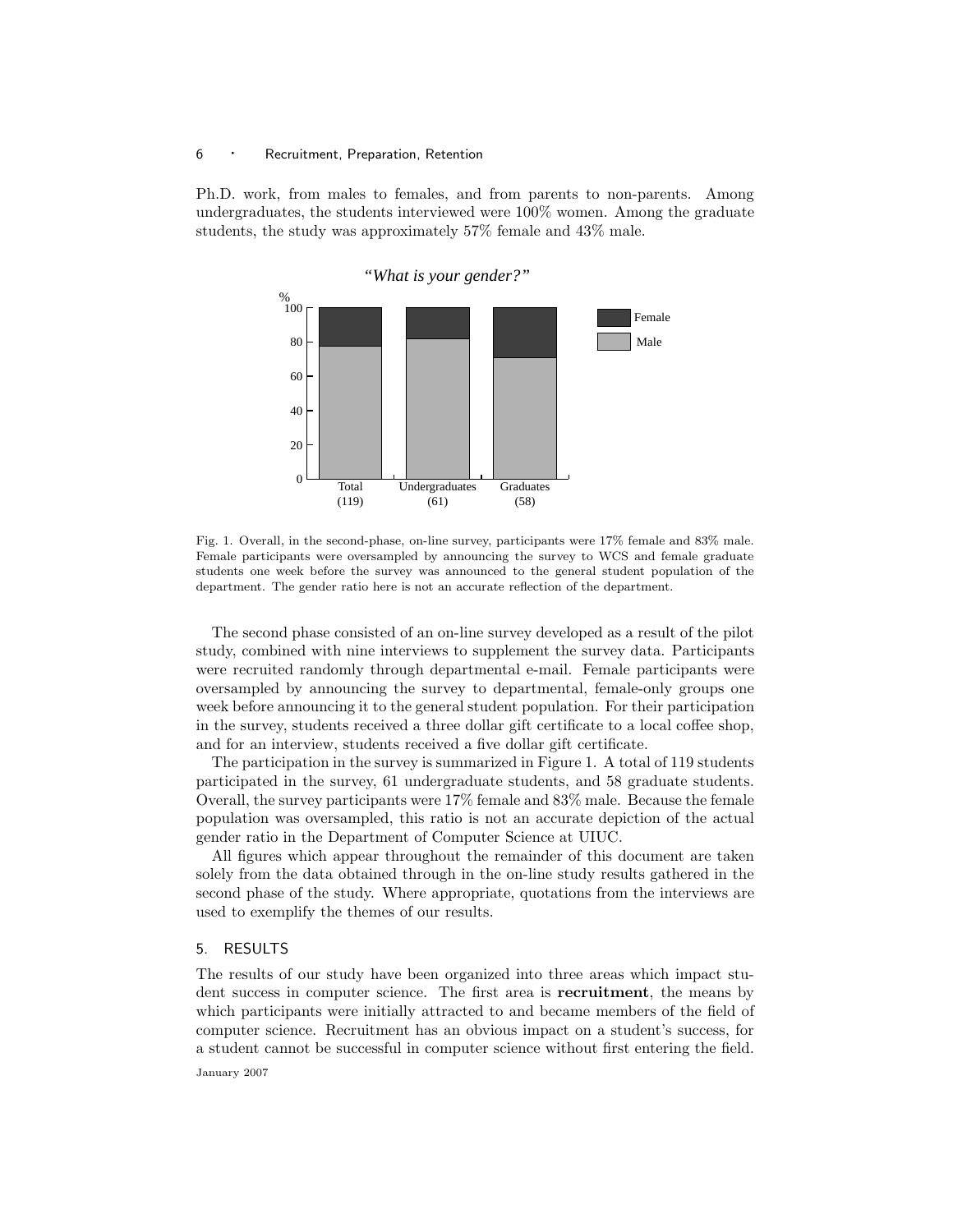We examine how students discovered computer science, and how they discovered the University of Illinois as an institution for study.

The second area, preparation, describes the resources a student needs to prepare for his vocation of choice in computer science. These resources are course work, including the quality of teaching, and early research opportunities, each of which has an impact on a student's success. For undergraduates especially, course work allows students to experience the enthusiasm of a particular subject through a professor or instructor. In addition, a curriculum's design, can impact the flexibility a student has to explore her own interests. For undergraduates, early research opportunities allow a student to experience a taste of academia, and encourage her to enter into graduate school. For graduates, early research opportunities allow them to make a faster transition from absorbing knowledge to creating it. We examine students attitudes regarding their access to these resources in the department.

The third area is retention. We define retention as a student's feeling of membership both in the department and in the greater computing community. The methods by which this membership can be cultivated are advising and mentoring relationships, as well as the quality of a student's environment and work-life balance. All of these impact a students' success. Advising can help a student to select a career in which they can be productive and fulfilled, or to make better and more significant progress on research. Mentoring gives the student access to a more senior member of the computing community, one who can give good advice or lend moral support. The environment, such as a classroom of peers, can further help or possibly hinder this membership. Finally, allowing students a healthy work-life balance gives them time to participate in the outside activities they value. Again, we examine students' attitudes regarding their access to positive advising and mentoring relationships, as well as their environment and work-life balance.

# 5.1 Recruitment

Within the theme of recruitment, we investigate three areas: how students discovered computer science, why graduate students in particular selected UIUC as a school for their studies, and how participants take part in recruitment.

5.1.1 Discovery of Computer Science. As summarized in Figure 2, participants varied as to how they were initially attracted to the subject of computer science. The majority of the participants report discovering computer science on their own. Many had parents who were computer scientists and were attracted to the field at an early age. Others report being exposed to it by a teacher or friend. One participant studied Information Systems as an undergraduate, but changed to computer science so he could join his wife at graduate school. Responses for the "Other" category shown in Figure 2 included being exposed to computer science by a brother or via a previous job. It's striking to note that no participant reported being exposed to computer science by a female partner.

5.1.2 Graduates' discovery of UIUC. For the graduates, the method by which students selected UIUC for graduate school is best described by the following interview participants,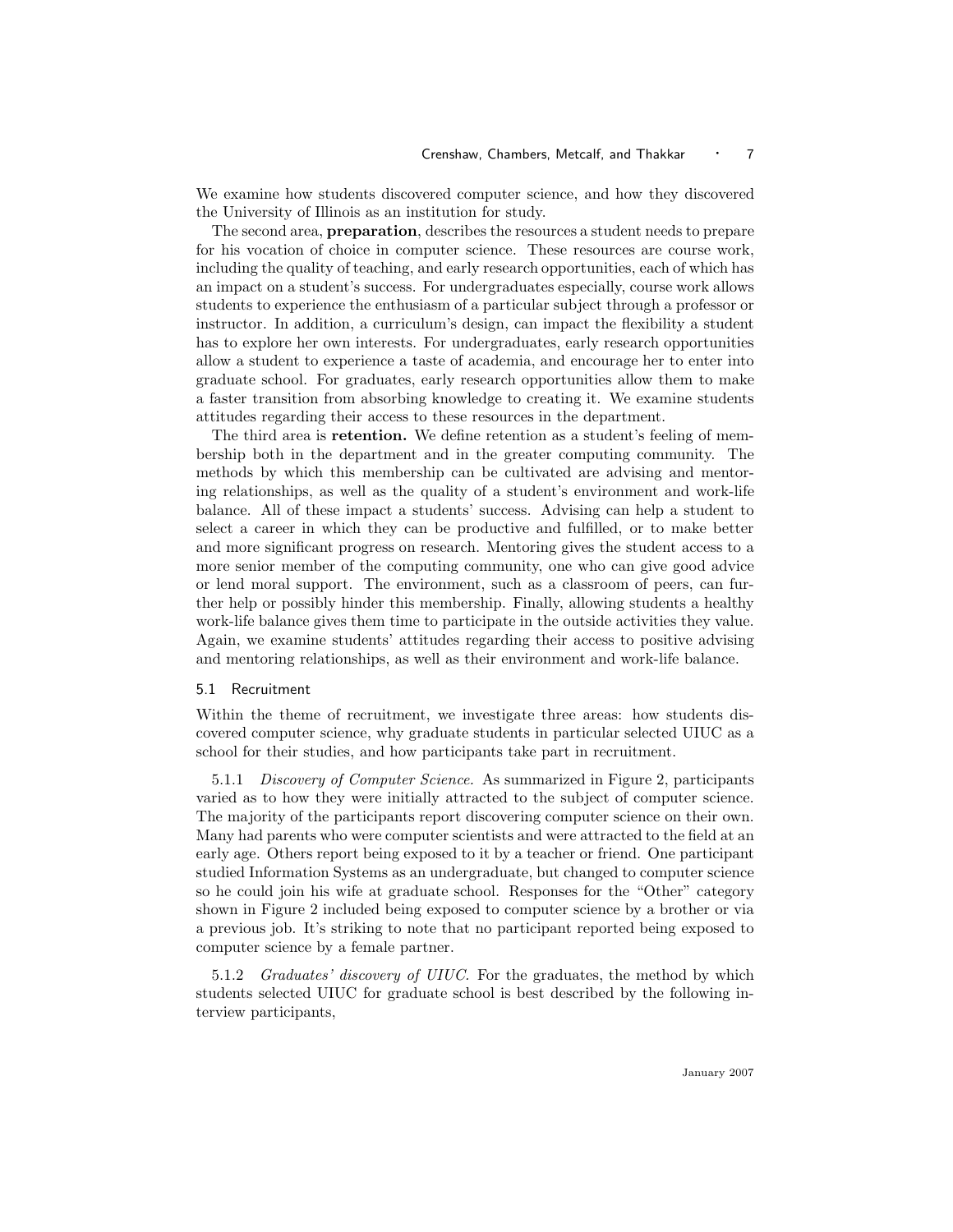

*"How did you first become interested in computer science?"*

Fig. 2. Participants were asked how they were first exposed to computer science. The top three choices for both undergraduates and graduates were self-discovery, high school course, and parents. More undergraduates than graduates reported taking a course in high school, and understandably so as more high schools have offered computer science courses in recent times. In all cases "Other" referred to being exposed to it via a brother, or via a previous job.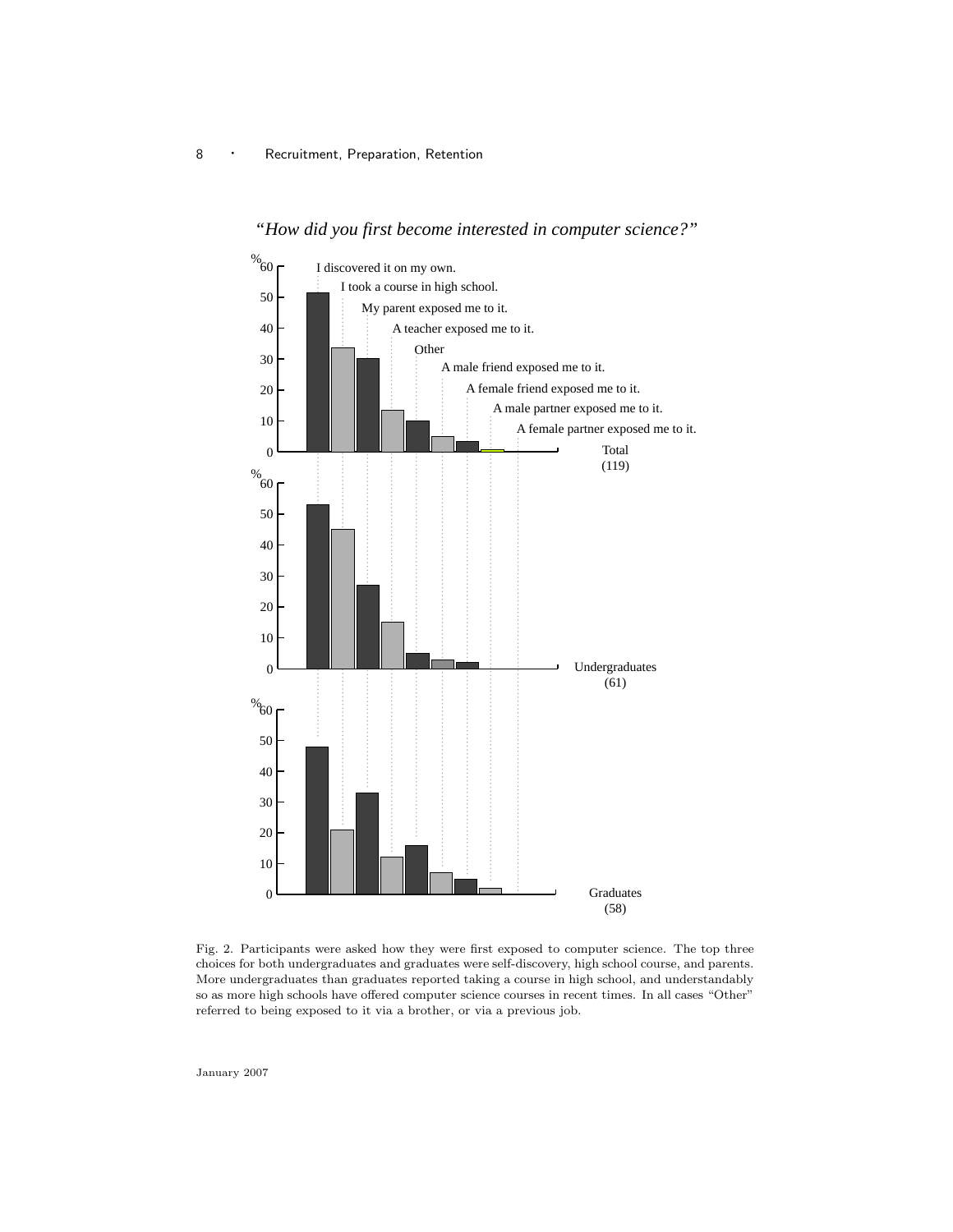I got the list of–US News or whatever–and I got a list of the top  $25...$  and UIUC was one of those.

UIUC was the highest ranked school I applied to, and I was lucky to get into it. It was a real obvious choice for me.

As everyone else, I looked at US News [and World Report] and I looked at what the rankings were.

As seen in the above, the response for why students selected UIUC for graduate school was generally "It was the highest ranked place I got into." One participant said of the prospective student visit, "I liked it a lot when I visited it. I felt like I fit in with the people, mostly the students." Another participant echoed this statement and went on to report that it also helped that a particular faculty member expressed excitement in her attending UIUC during the prospective visit.

5.1.3 Student attitudes and participation in recruitment. To determine to what degree participants currently participated in recruiting activities, which we termed "outreach" in the survey, we began by asking participants if they had ever used their expertise in computer science to benefit other people. The examples given in the survey question were helping friends with homework, taking a prospective student to lunch, or volunteering at the local Boys and Girls Club. Of the undergraduates surveyed, 79% said that they had. When asked about details of their schedule, 18% said they spent 1 to 5 hours a week working on outreach activities. Of the graduate participants, 73% replied that they had, and 18% reported spending 1 to 5 hours per week working on outreach activities.

All of the undergraduate interviewees understood outreach to mean "exposing computer science to the outside world." All undergraduates interviewed felt that outreach was very important, and all but one also thought it was very important to the department. Most of those interviewed had attended or helped with the Freshman Camp, and thought that it was a helpful program. All were aware of or had assisted with G.A.M.E.S.; one had even first been recruited to come to UIUC through that program. Two participants had assisted with recruiting trips to Illinois high schools to talk to juniors about computer science at UIUC. All of them said that they participated in outreach in some fashion, whether through the WCS and WIE activities already described or by helping students not majoring in computer science with their programming projects.

During the graduate interviews, however, the terms "outreach" or "recruitment" were construed two ways. First, as with the undergraduates, "outreach" was understood as a means to expose computer science to the outside world. Second, it was viewed as interactions within and between departments which result in a student support system.

Graduate student interview participants were not very aware of the existing outreach from the first category. Some noted the "G.A.M.E.S. Camp" as one existing outreach program. One participant said of her participation in outreach, "I would if I were asked." Another participant said simply, "We don't do it," pointing to either a lack of good advertising on the department's part or a lack of attention on the participant's part. Another simply stated, "I would like to see more active recruitment and retention of underrepresented groups."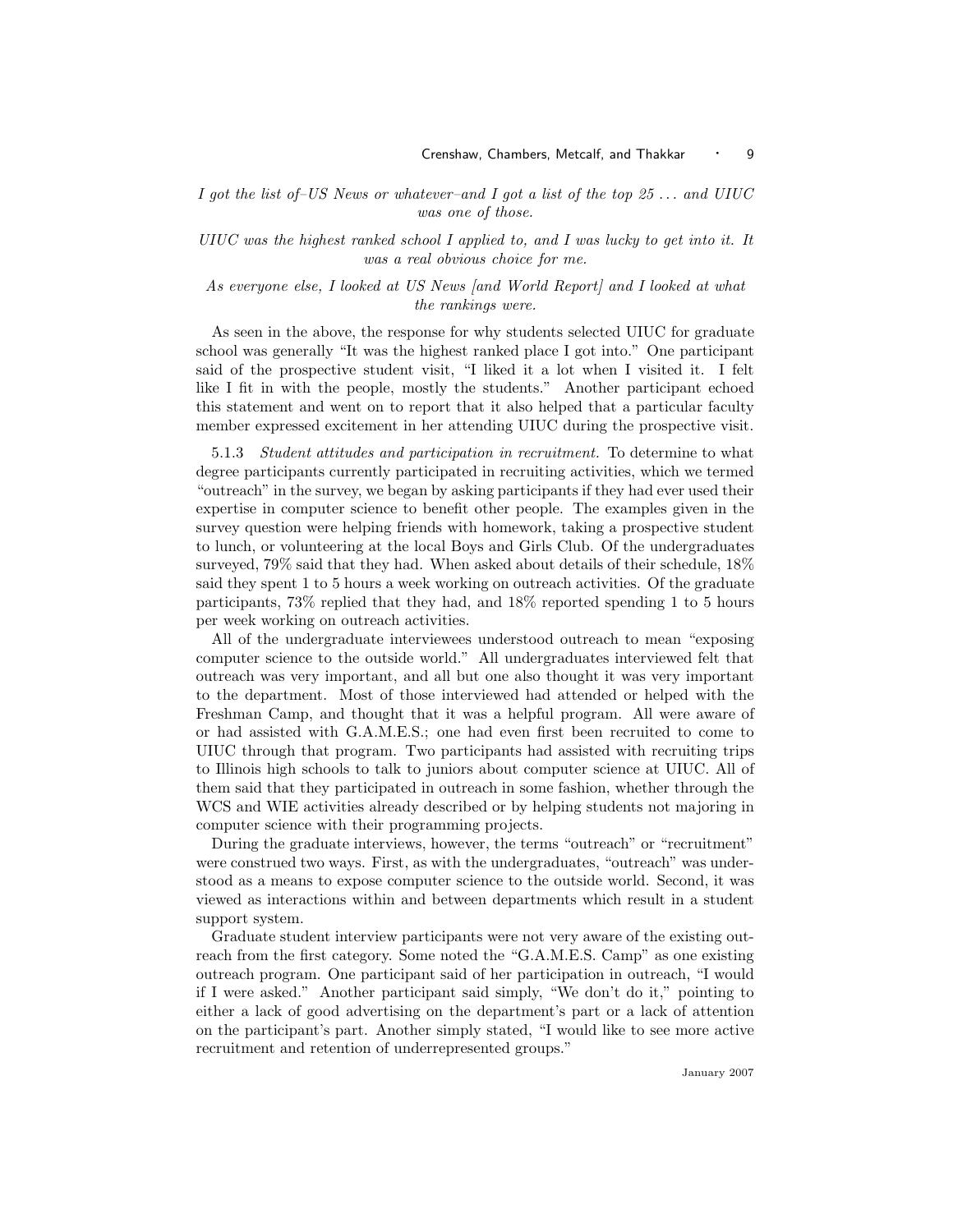In response to questions about the second type of outreach and recruitment, graduate student interviewees also expressed a desire to see more inter- and intradepartmental interactivity as a way to support the students. In this regard, one participant said,

One of the things that surprised me when I got here was how little interaction there is among students, especially across research groups. It is a large department, and I had very little idea what other students, especially students who had been in the dept long enough to be doing research, were doing. I think I would have benefited a lot from seeing the kinds of projects other students were working on, and talking to them about how to go about getting started with my own research.'

Another echoed this statement with a wish for, "Better introduction to research for new students, faculty involvement in social activities, more interdisciplinary events with the arts and humanities." Yet another echoed it with the suggestion to, "Promote communication among senior and junior phd students." In fact, 31% of the graduate students pointed to a need for some kind of improvement for faculty-student or student-student interaction.

Participants interviewed offered suggestions about how more "outreach" and "recruitment" could be incorporated into the department. One participant said the department should perform outreach to local industry to help teach concepts such as "rapid prototyping which would also help students with networking." This tied to his opinion that the department should be "selling the students more. Other schools have a lot more networking. We don't teach our students how to network." Another participant, who after her preliminary exam had attended only one conference, said this about her advisor's networking for his students,

I haven't seen any evidence that he has, so I assume that he hasn't. I guess that the typical thing that I see is when you go to a conference and you take your student and you start introducing your student to everyone, and that has never happened [to me]. If I was an advisor, and I had any students, I would do this. That one conference that I went to, he wasn't there. I listened to people's talks, but I couldn't make any connections.

The inability to make such connections in the larger community can have serious effects on a student's ability to pursue a career in academia.

Connecting students not only to professors, but also to each other can help them to flourish. One participant wished the department had more group activities for the first-year graduate students to encourage camaraderie, allowing students to "outreach to each other." She said, "The CSGSO is not working adequately or properly" and noted that the Friday Extravaganzas were "not a good way to meet new people." She expected more activities would be offered by the department for the first year students since "there was such a nice program for the prospective students."

The study uncovered a definite disparity between the attitudes of undergraduates and graduates regarding outreach. This disparity seems to be a direct result of the active undergraduate society chapters. All but one of the undergraduates interviewed were active members of WCS and ACM, and most participated in outreach through those organizations. While these organizations are open to graduate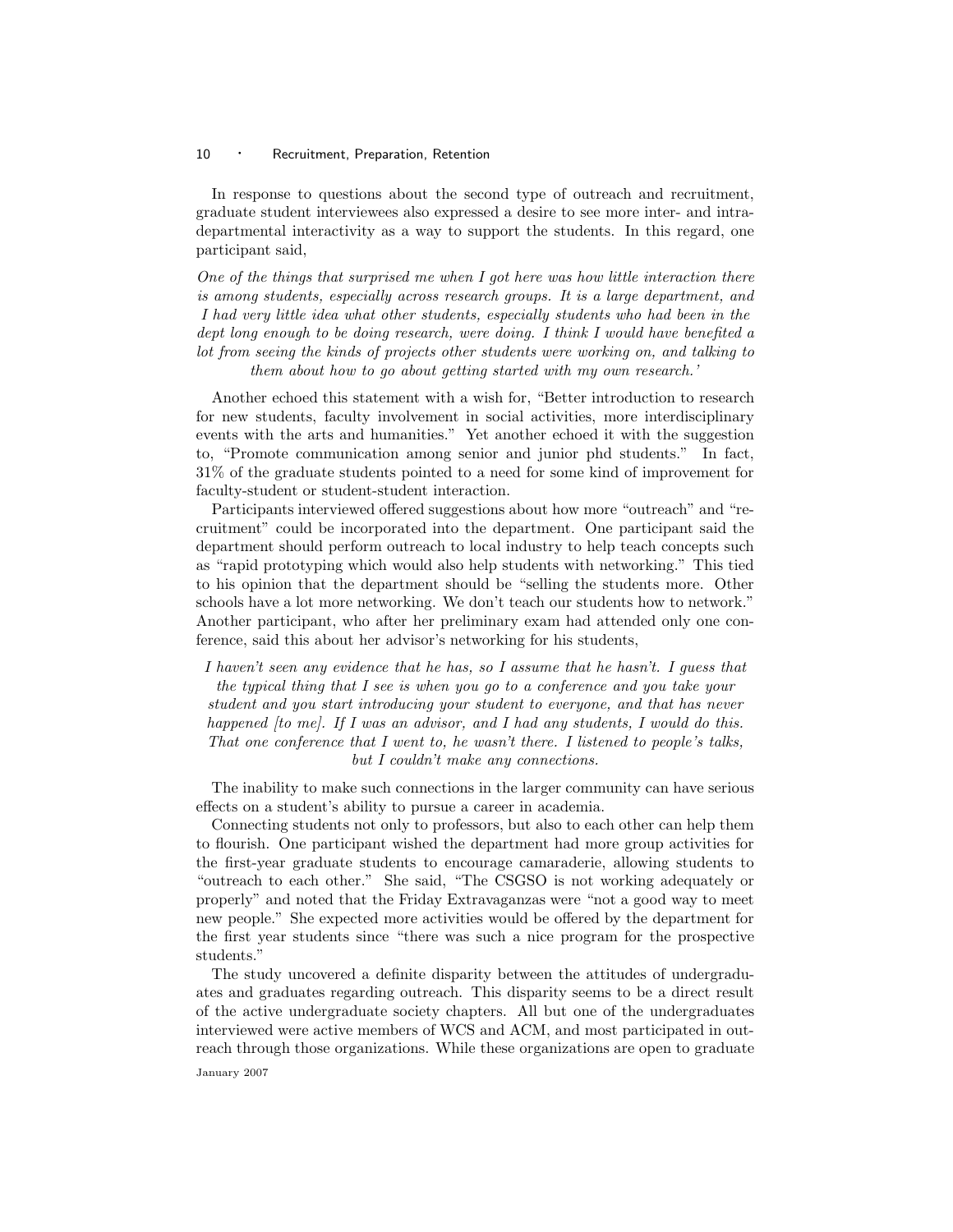students, they mostly target undergraduates and, as we will discuss later, most graduate students from this study expressed difficulty in finding space within their research, work, and course schedules to participate in such organizations. Though graduate students seemed largely unhappy with the activities organized by CSGSO, most of the undergraduates enjoyed the societies in which they participate, and two even echoed the statement that, "without WCS, I probably would not still be in CS. After all, you can't go out and promote CS to high school students and then drop out of the program yourself."

#### 5.2 Preparation

To understand how well the department is preparing its students, we examined students' future career interests, as well as their attitudes regarding their access to the important resources of teaching, course work, and early research opportunities.

5.2.1 Future Plans. To determine how well UIUC prepares its students for their future vocations, we examined students' future plans. In the on-line survey, students were asked what kind of job they were considering after graduation. Participants selected any job from the list that they were considering, thereby allowing for multiple answers. Undergraduates and graduates were offered different sets of possible career choices. Figure 3 summarizes the future plans of the undergraduate participants. The top choice of the undergraduate participants was "Obtain a science/engineering related job in industry." Significantly more male than female undergraduates reported considering applying to graduate school in a science/engineering-related field, with 24% male and 9% female participants reporting they would consider this option. Female undergraduates' second most popular choice was "Other"; choices included going to law school, and starting a family or a business. Both male and female undergraduates included "I have no idea" as an "Other" option.

Figure 4 summarizes the future plans of the graduate participants in the Ph.D. program. For the total group of participants, an academic job at a research university was the top choice. Female participants predominantly chose this option, with 75% of females reporting that they would consider this choice. Male choices were more distributed across the options. The second most popular choice for males was "A professional job in industry" while the second most popular choice for females was "Research position in a private institution."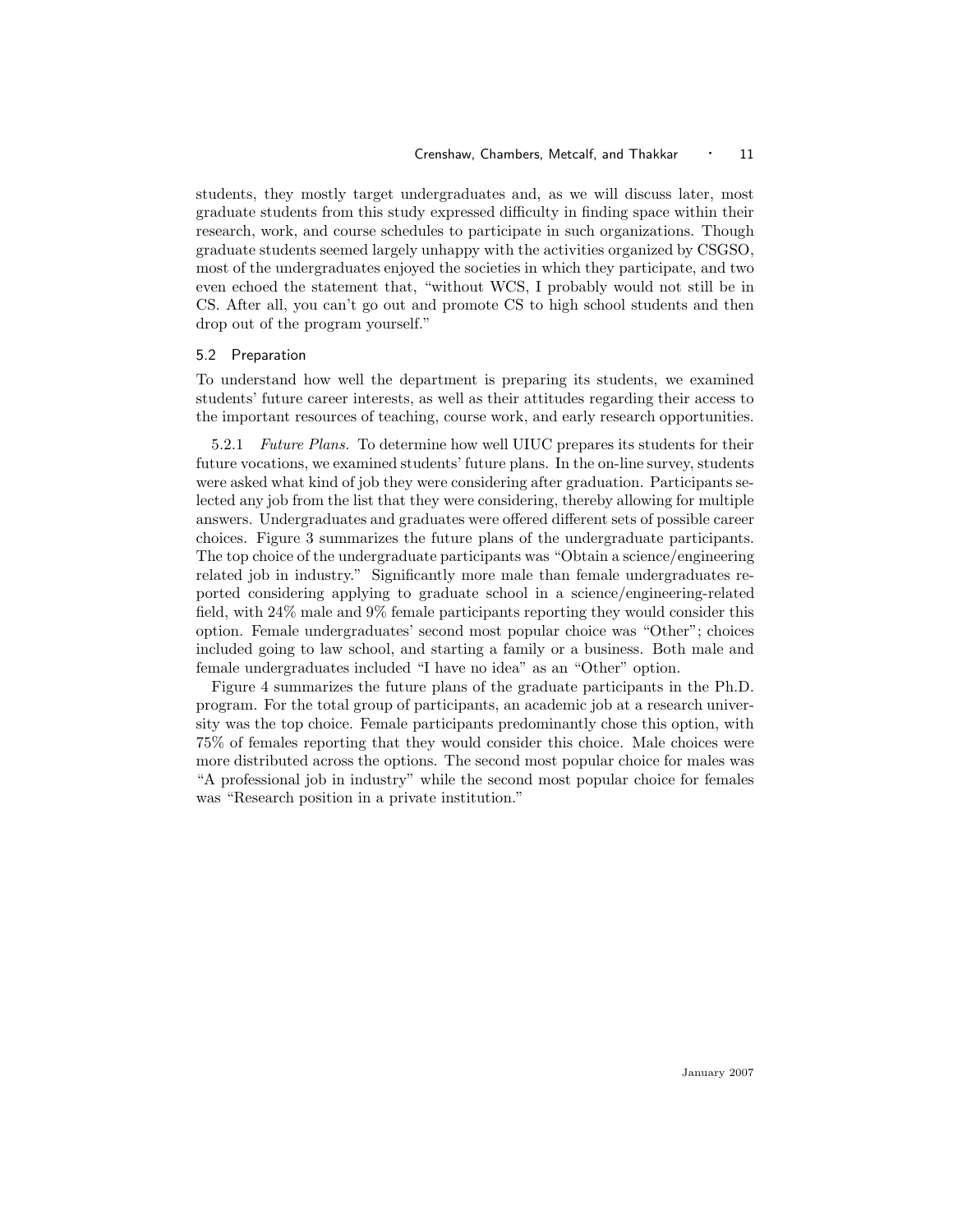# *"What would you like to do after graduating? (check all that apply)"*



Fig. 3. Undergraduate participants were asked to select multiple choices from a set of possible career options they would consider after graduation. The top option for all participants was "Obtains a science/engineering related job in industry." Significantly more male than female undergraduates reported considering applying to graduate school in a science/engineering-related field. Female undergraduates second most popular choice was "Other"; choices included going to law school, and starting a family or a business. Both male and female undergraduates included "I have no idea" as an "Other" option.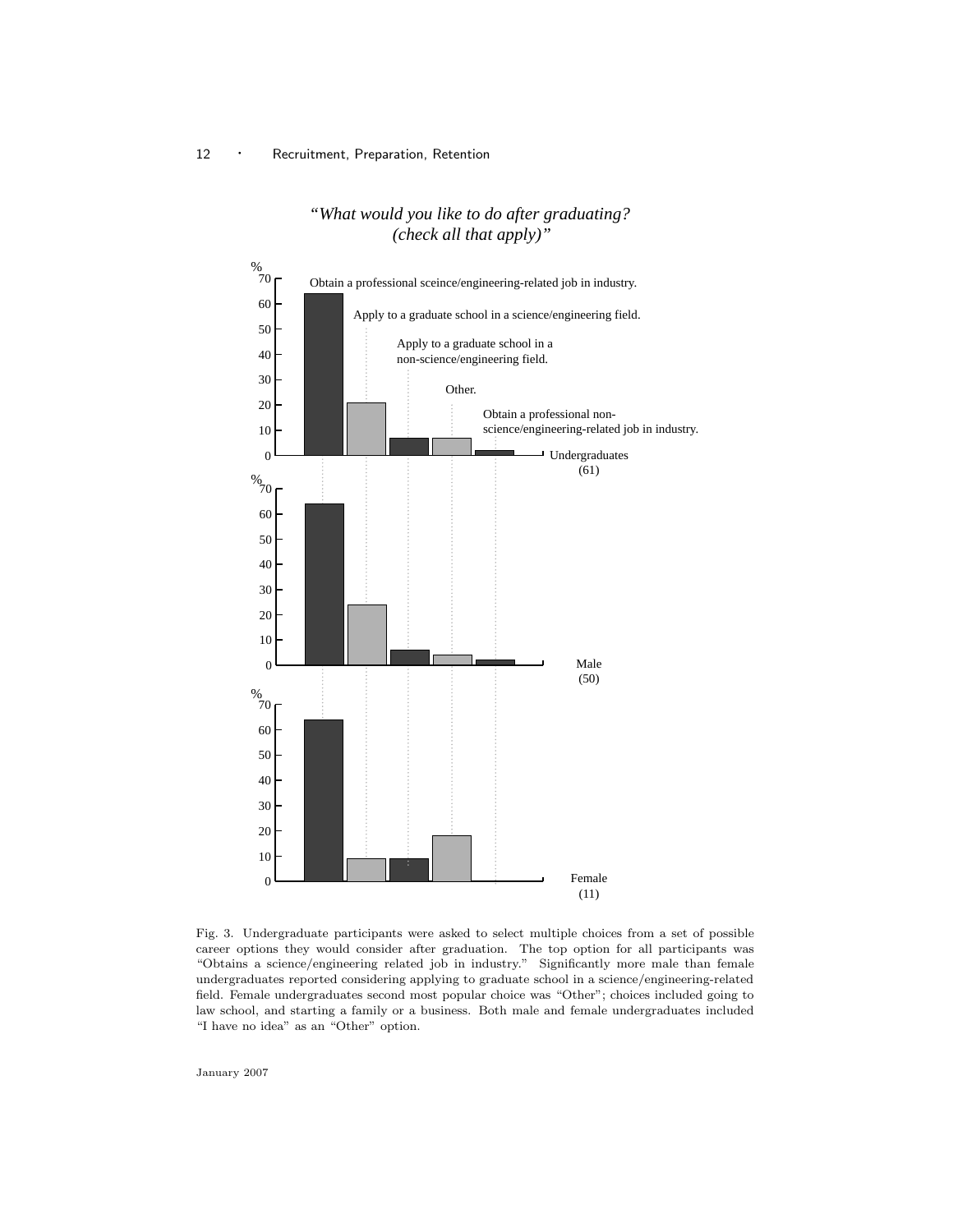# *"What kind of job would you like to get after graduating? (check all that apply)"*



Fig. 4. Graduate participants in the Ph.D. program were asked to select from a set of possible career options they would consider after graduation. Of the 46 of 58 graduate students who were Ph.D. candidates, an academic job at a research university was the top choice. Female participants predominantly chose this option, while male choices were more distributed across the options.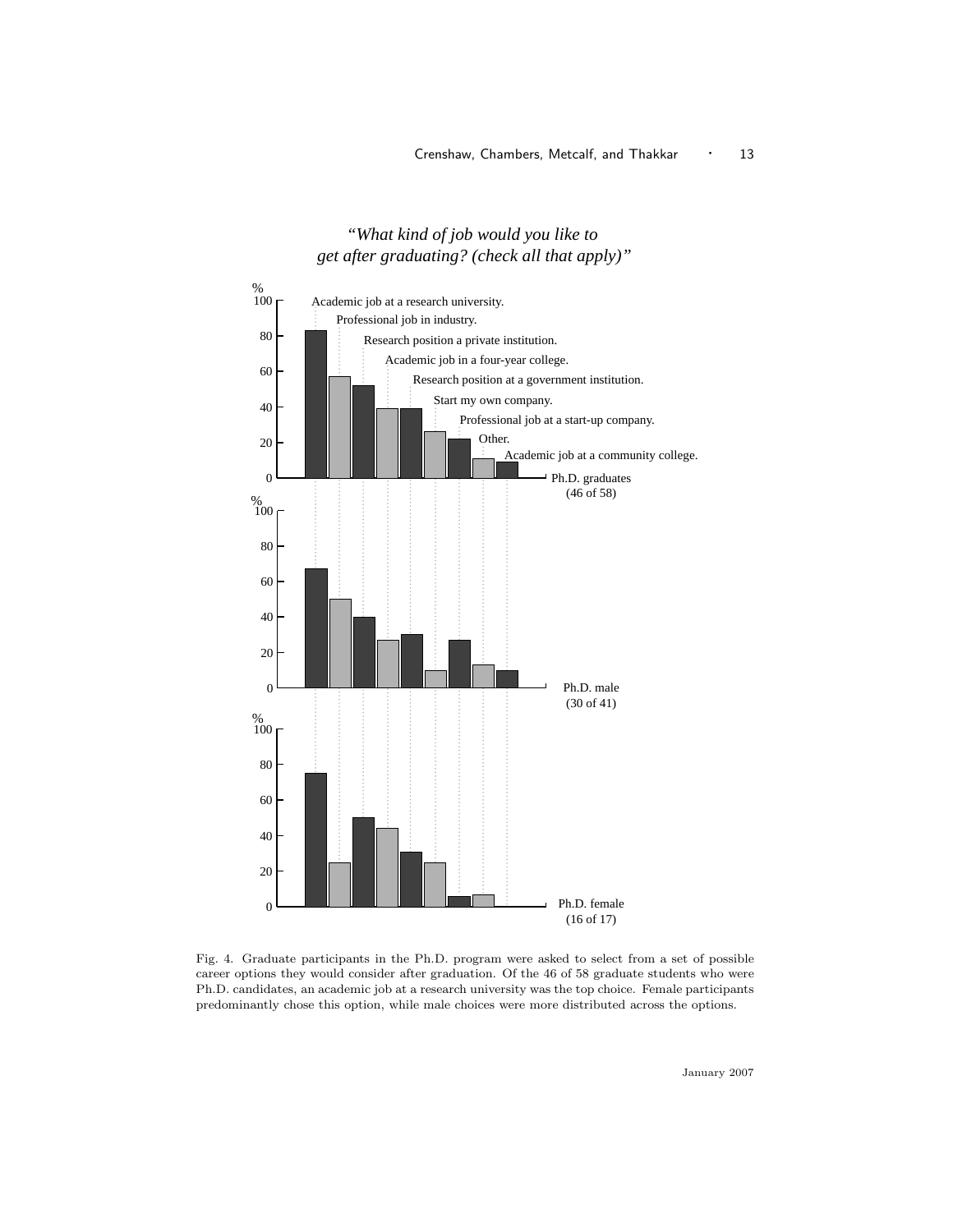5.2.2 Teaching. To determine to what extent teaching prepared the students, we asked undergraduates and graduates about their experiences with teaching in the department. The undergraduate students were asked, "Do you think that the Department of Computer Science values excellent teaching." Of the participants, 65% replied yes, with more freshman and sophomores replying in the affirmative than juniors and seniors. Undergraduate students also reported on their attendance in lectures as summarized in Figure 5.

*"How often do you attend the lectures for your computer science courses? (this does not include watching video-taped lectures)."*



Fig. 5. Undergraduates were asked to report how often they attend their lectures. Sophomores attended their lectures the most and often remarked on the quality of teaching in their CS173, Discrete Structures, and CS225, Data Structures, courses.

Reasons for not attending lectures included,

- "I do not have time to attend my classes."  $(25\%)$
- —"I do not feel that the lectures help me to learn." (66%)
- —"I do not like the teaching style of the lecturers."  $(49\%)$
- —"I prefer to watch lecture videos." (8%)

Many students also selected an "Other" reason for not attending class, 13% of which cited an inability to wake up in time for class, or a preference of sleep over lectures.

For the undergraduates, the teaching quality in the department was one of the most heavily discussed topics during both the interviews and the open-ended questions on the on-line survey. More than half of the suggestions for how to improve the department were related to their courses. In particular, better-trained teaching assistants, more interactive lectures, and more collaborative assignments were the main areas of improvement identified by the undergraduates. Representative comments include:

I know that the department is trying to keep a high ranking, but sometimes I feel that the ranking is the only thing important to the department. The department needs to focus more on the students than on the rankings.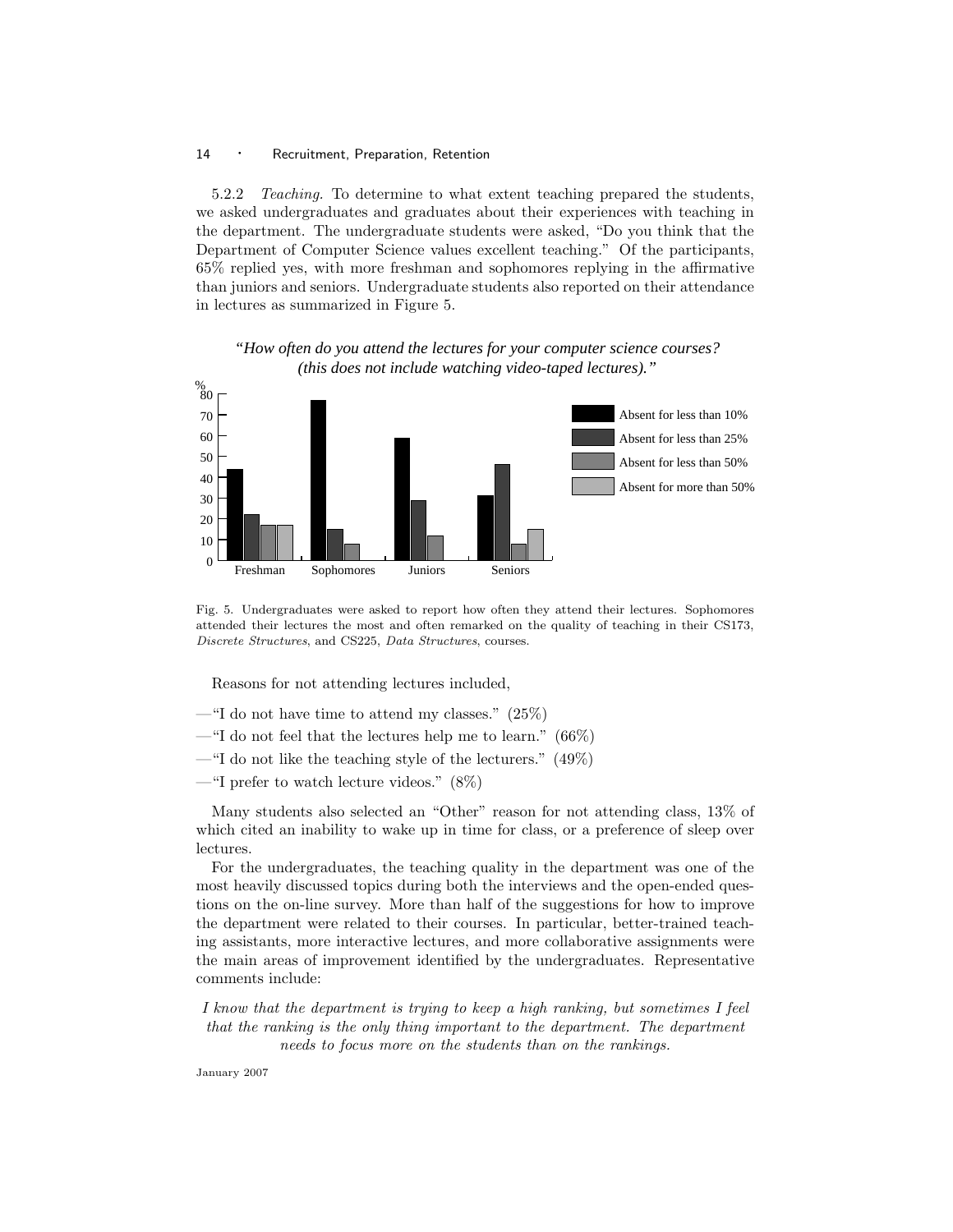Lots of people feel/act like an island. It would be better if the department cultured more group activities in the classroom.

Fix the teaching, annotate all powerpoints during class, try to move away from powerpoints and towards writing on a tablet/touchscreen so that the students can see the thought process that's going on into the explanations as the professors are doing it. Likewise, for code examples type them up on the fly if possible.

I would like to see T.A.s with more instruction on how to teach a class. The first course a student takes in computer scientist is the most critical, because it is that course that will make a student decide whether to stay in the department. These courses are often considered 'weed-out' courses that get rid of the students who are unsuited to computer science. However, in my experience, they weed out some of the most creative students, simply because the way the course material is presented makes the students feel inadiquet [sic] and dumb.



Fig. 6. Participants were asked how much they agreed with the statement, "The department's core requirements helped me to prepare for my research." Participants predominantly strongly disagreed.

Graduate students, whose requirements focus around taking certain core courses early in the program, were especially critical of the department's attitude towards teaching. One participant said,

I think this department has some huge problems that are going to catch up to them. The first is the underlying culture in the faculty that teaching and education are not high priority or important to the image of the school. The second is the high number of young professors which contributes to the first problem because they are so focused on getting tenure.

Another participant said she expected UIUC to have good faculty and courses, but got "badly taught, unorganized courses in which the professors didn't prepare." She wished that the department "enforced better instruction" but admitted that not much could be done if a "professor were too famous." Another said that the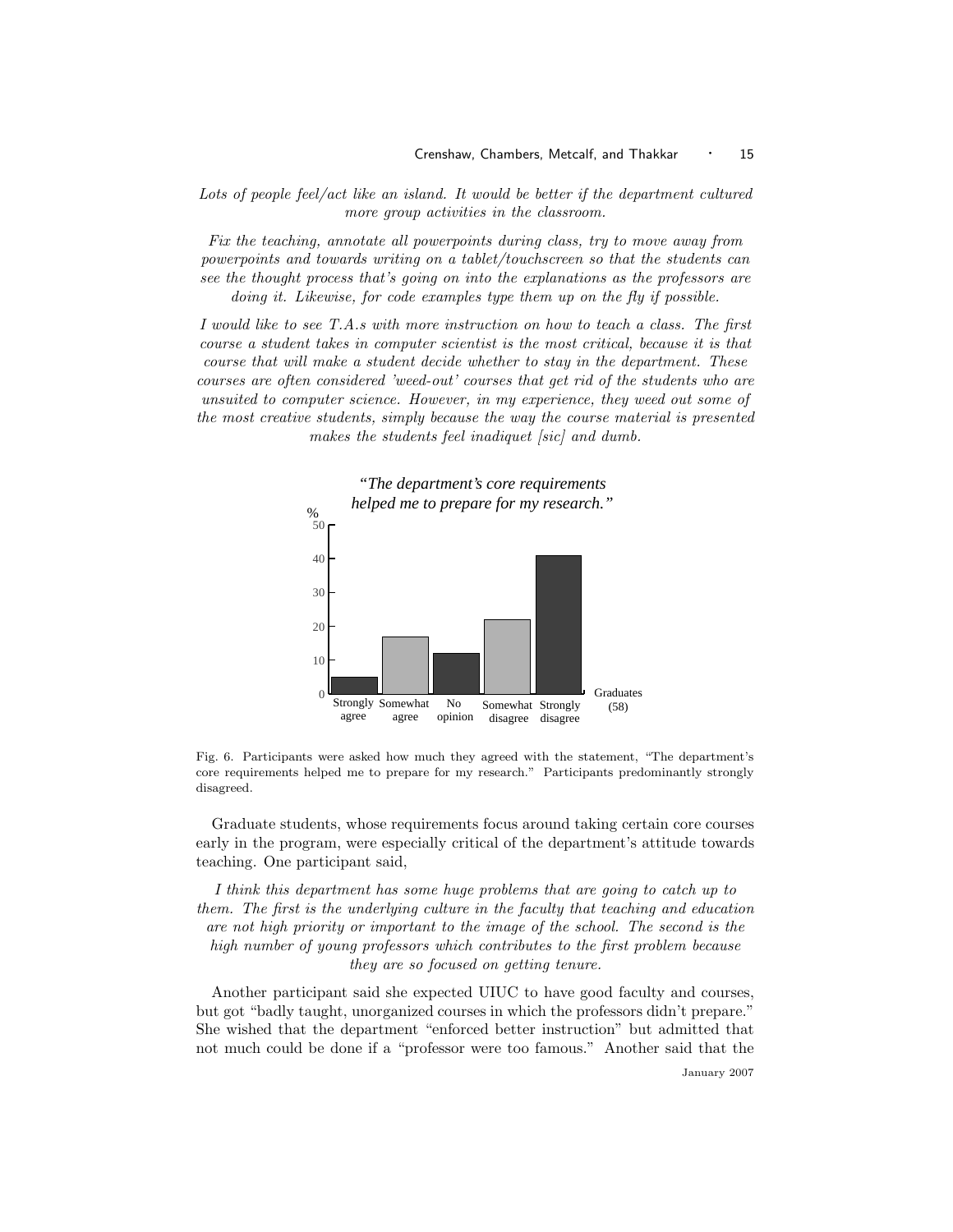400-level courses are "disorganized, have no textbooks, and there is no feedback." Another said, "I got a grade in the class, but my teacher didn't actually give back any homework grades." When asked about her future plans, one participant said, "I want to go to a university where teaching and research is supported, not like UIUC."

Most graduate participants were particularly unhappy with the core course work as reflected in Figure 6, with 41% reporting that they "strongly disagreed" with the statement that the "core requirements helped me to prepare for my research." During the interviews, graduate participants reported a frustration with the delicate balancing act between research and course work in their first two years. Many participants were particularly vehement regarding the demands of the core requirements, expressing frustration with being worried about getting high grades when they would rather be conducting research. The combination of demands of course work, teaching-assistantships, and the core grade requirements were pointed to as reasons for graduate students not having publications until their third or fourth years.

What you are expected to take is asinine. I think it's an embarrassment to the department that I can get to my qualifying exam without ever having seen  $[a]$ fundamental concept in my area $l^1$ . The core curriculum is especially frustrating for students because the courses are poorly taught.

They make you take two full years of classes and then *[the faculty]* get pissed off at you when you don't have a publication your third year?

Get rid of the core classes altogether or make a significant reduction. I could spend my time preparing for research in my area rather than wasting my time taking classes that are in NO WAY related to my research. If I'm lacking in a needed area, let the qual comittee [sic] decide. Let me explore the research areas on my own rather than forcing me to take core classes that professors don't care to teach and students don't care to take.

Participants suggested that the core course work be made more flexible. One participant suggested that the core be changed to a series of specialized tracks based on the students' area of interest. For example, "Someone in architecture should take VLSI, architecture, and compilers." Another participant thought it would be worthwhile to "take a course not in your area" but thought it was "dumb to have to take a systems course."

#### 5.3 Retention

We define retention as a student's feeling of membership in the department and the greater computer science community. We examined whether or not participants felt that they were a member of the community via their attitudes regarding their access to positive advising and mentoring relationships, as well as their environment and work-life balance.

5.3.1 Advising. Undergraduates in the CS department are assigned a faculty advisor when they first enter the program. In the past, meetings with this advisor

 $\rm ^1$  Topic omitted to protect identity.

January 2007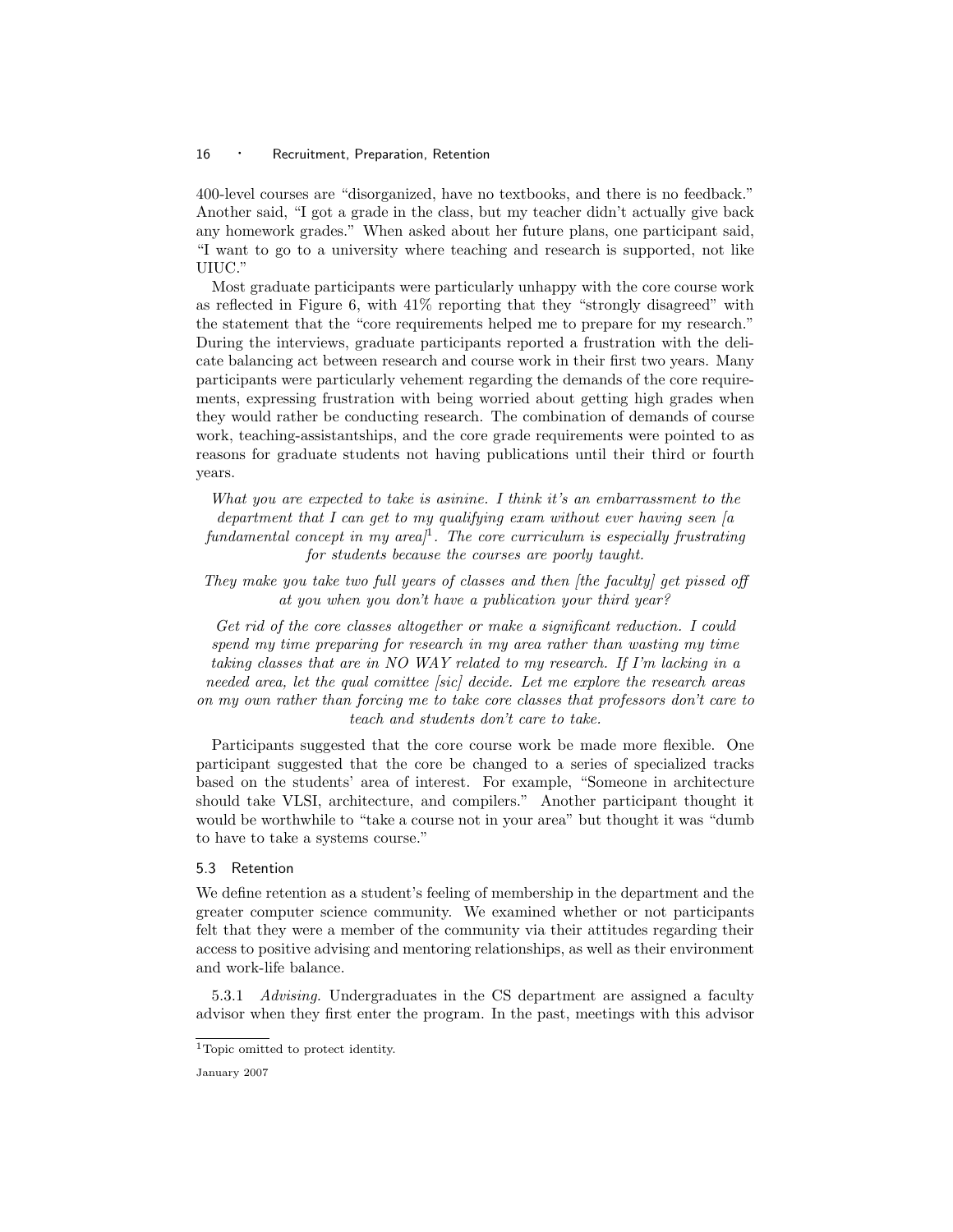were not required, but were just encouraged. Today, freshman and juniors are required to to meet with their advisor to discuss topics ranging from course work to potential career tracks. There is also an undergraduate advisor available in the main office to meet with students and address their advising needs.

In the second phase of the survey, only 2 undergraduate participants, or 3%, said that their advisor also served as a mentor to them. Most students interviewed did not meet with their advisor, but instead relied on peer advising. In the pilot study interviews, students were asked if and why they had considered leaving the department. Half of the undergraduates interviewed reported that they did not get enough support from their advisor or the faculty they knew. One participant reported that she didn't feel she had anything to discuss with her advisor; that he didn't know enough about the classes to get any help planning her curriculum. A single participant interviewed reported a positive interaction with faculty; it is notable that this participant was also the only undergraduate with any research experience.

For graduate students, an advisor plays quite a different role than for undergraduates. Graduate students must seek out their own research advisors by their third semester and work with them until the end of their degree. Simply obtaining an advisor can be a challenge, as is reflected in Figure 7. Of the graduate participants, 12% of males had a "very difficult" time obtaining an advisor, while 41% of the female participants reported a "somewhat difficult" time.



#### *"How easy or difficult was it for you to obtain an advisor?"*

Fig. 7. Graduate participants were asked to rate the ease or difficulty with which they obtained an advisor. Of the participants, 12% of males had a very difficult time, while 41% of female participants had a somewhat difficult time.

During the interviews, many graduate participants echoed the feeling that "there are more students than there are advisors." One participant said that she spoke to "five or six professors before getting an advisor." Another participant reported she was delaying the qualification exam to her fifth semester because she still did not have an advisor. She said, "Professors are not helpful with students gaining a background to be in a particular area of research." She also reported that when she came to UIUC, she expected she could "do any research I wanted" and didn't expect the research opportunities to "be so narrow." Another female participant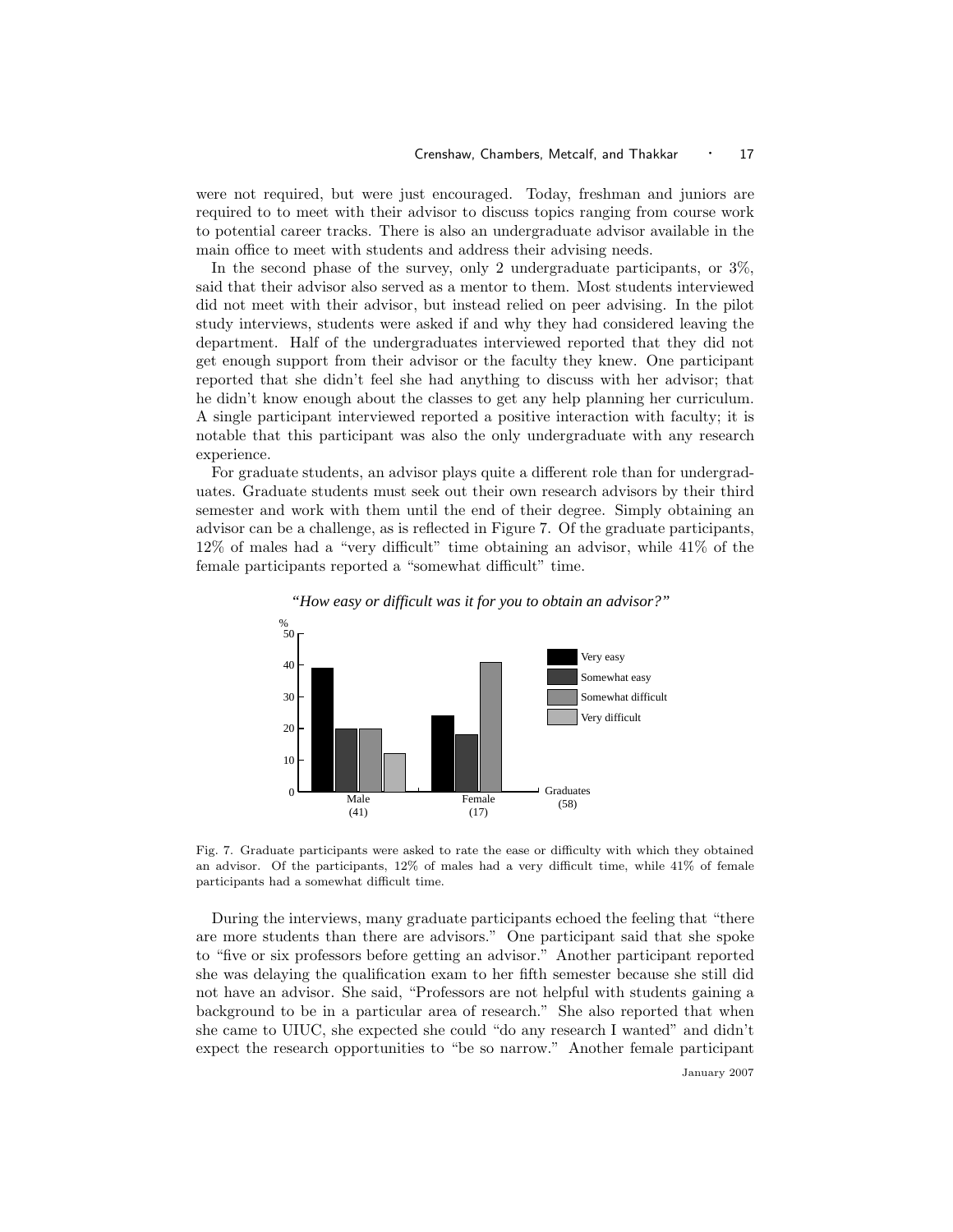said, "Compared to my male counterparts, I need more guidance [from my advisor] as to what I'm doing. I need more constructive criticism and more constructive praise." A male student said,

I wish someone had told me what I should be looking for in an advisor, what I should be expected to do right away, what the available research areas are, the delicate balance of taking classes and doing research, and the funding problems in the department.

He suggested that the students have a second-year review so that the department can make sure they "understand the process of research from beginning to end. The department thinks this is done by the advisor. This isn't necessarily true."

Finding an advisor appeared to be especially difficult for women; a difficulty which is compounded by a lack of female and minority advisors in the department. Female and other minority students are unable to find someone like themselves or an advisor they think will understand them.

5.3.2 Mentoring. Mentoring is one approach to facilitate a student's feeling of membership in the Computer Science community. Participants were surveyed as to whether or not they had a mentor. For those who did have a mentor, they reported on the sources of their mentoring relationships. For those who did not, they reported on the reasons why.

As summarized in Figure 8, approximately 18% of undergraduate and 53% of graduate students reported having a mentor. For both groups, there was a gap between those participants who reported not having a mentor and those who did not want a mentor, suggesting that approximately 52% of undergraduate participants and 26% of graduate participants who currently do not have a mentor, would like to have one. Of those who reported not having a mentor, approximately 62% of undergraduates and 81% of graduates report being unaware of any mentoring programs available in the department.

During the interviews, we captured some of the attitudes of those participants without mentors. One participant with an advisor said she felt a mentor would be very valuable, but felt uncomfortable seeking out a mentor. She said, "If I had to pick one tomorrow, I know who it would be" but couldn't bring herself to do it. She said, "There is no formal system, which is unfortunate" and suggested the value of a formal system in which students could option for a mentor. Another participant without an advisor or mentor said, "I did not expect the lack of mentorship" that she found at UIUC and felt that

The last thing the faculty cares about is chatting about my problems. No one would be interested in mentoring me. People here just care about great research, not about mentoring.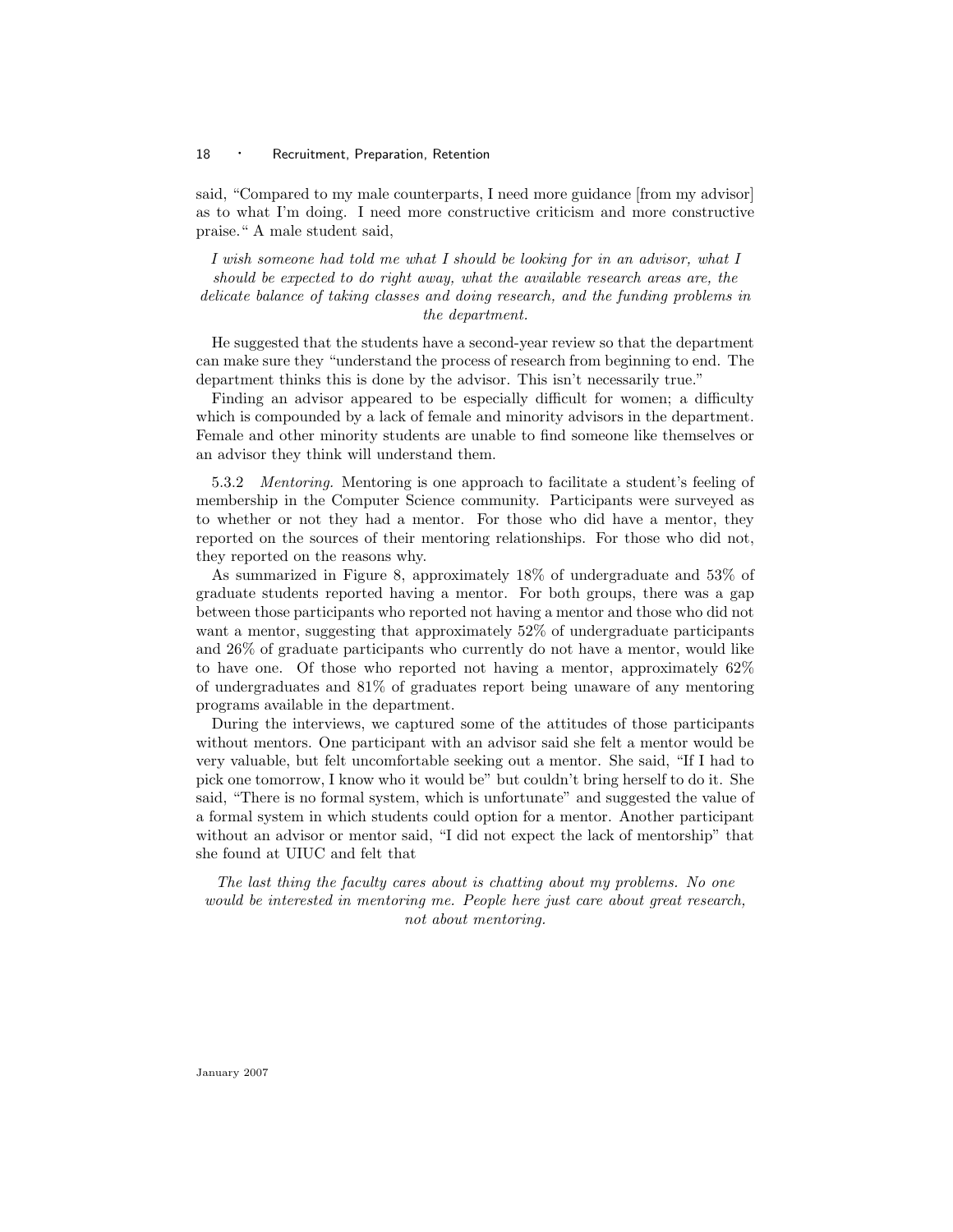

Fig. 8. Participants were asked if they currently had a mentor, either within the department or from another source. Participants without mentors also selected from possible reasons why they do not have a mentor. Many participants were unaware of any mentoring programs within the Department of Computer Science.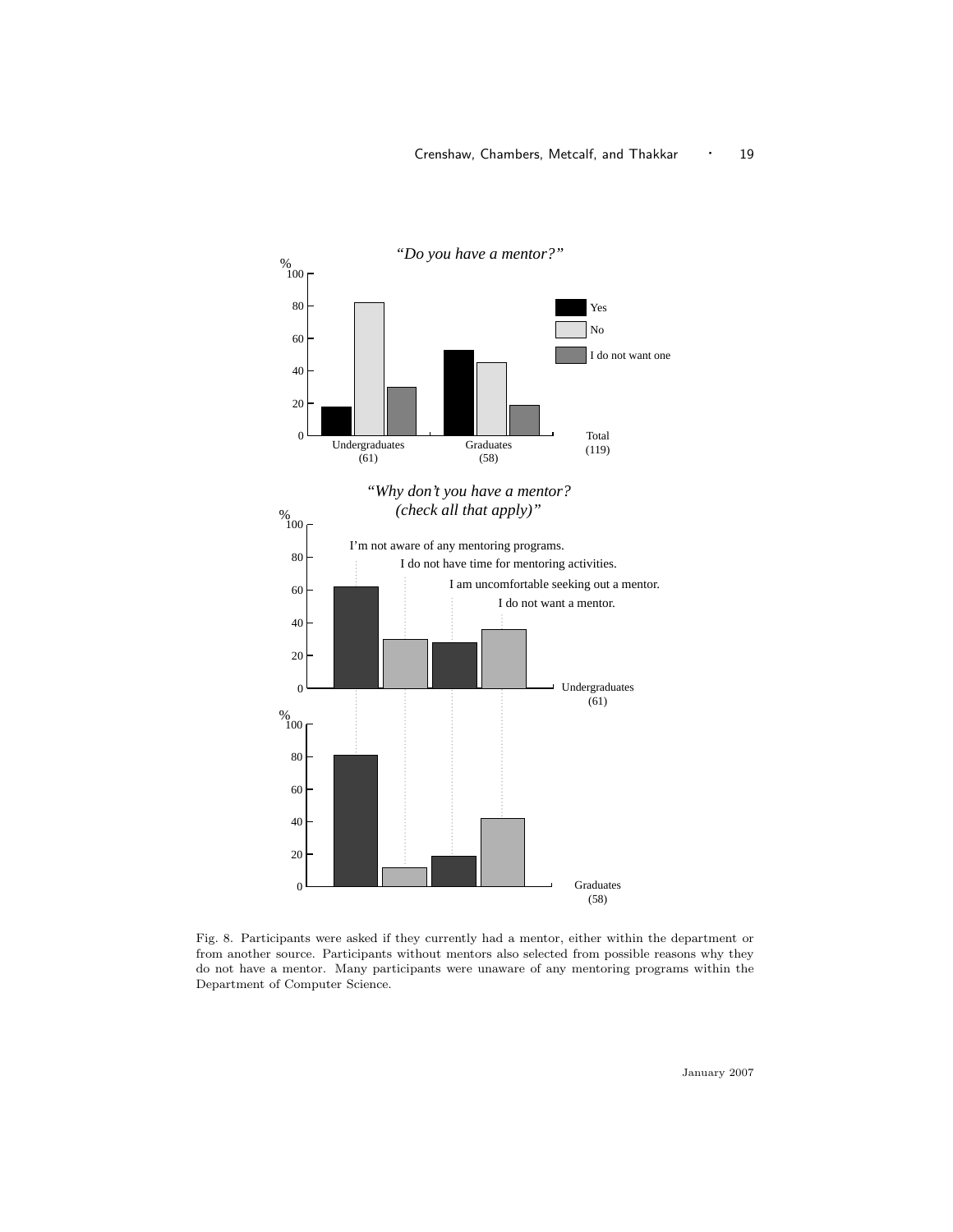

# *"Who is your mentor? (check all that apply)"*

Fig. 9. Those participants who reported having a mentor were asked to report on the source of their mentor. "Other" sources of graduate mentors included those found on programs such as MentorNet, or past employers. For undergraduates, the single "Other" option selected was a family member.

Figure 9 summarizes the actual sources of mentors for students in the department. For the undergraduates, only 11 of whom reported having a mentor, faculty members and students were relied upon most for mentors. WCS appeared to be a major source for mentors for some participants, yet WCS is not the perfect support solution for all of the participants. WCS appears to be an effective social support group for some subset of the female and even male population of undergraduate students. However, other students mentioned having a more diverse set of interests than WCS could address. One participant said of her disinterest in WCS,

They have these coffee hours, but they don't have these ways to break you in  $\dots$ for people to introduce you. Most people in it are all very . . . into video games and anime, and so I really don't feel like I feel fit in. When I did try to sophomore year, and I found out that guys are in it, and they were the heads of whatever  $\dots$ making projects group. Dude, I deal with enough guys already. Where do the women come in?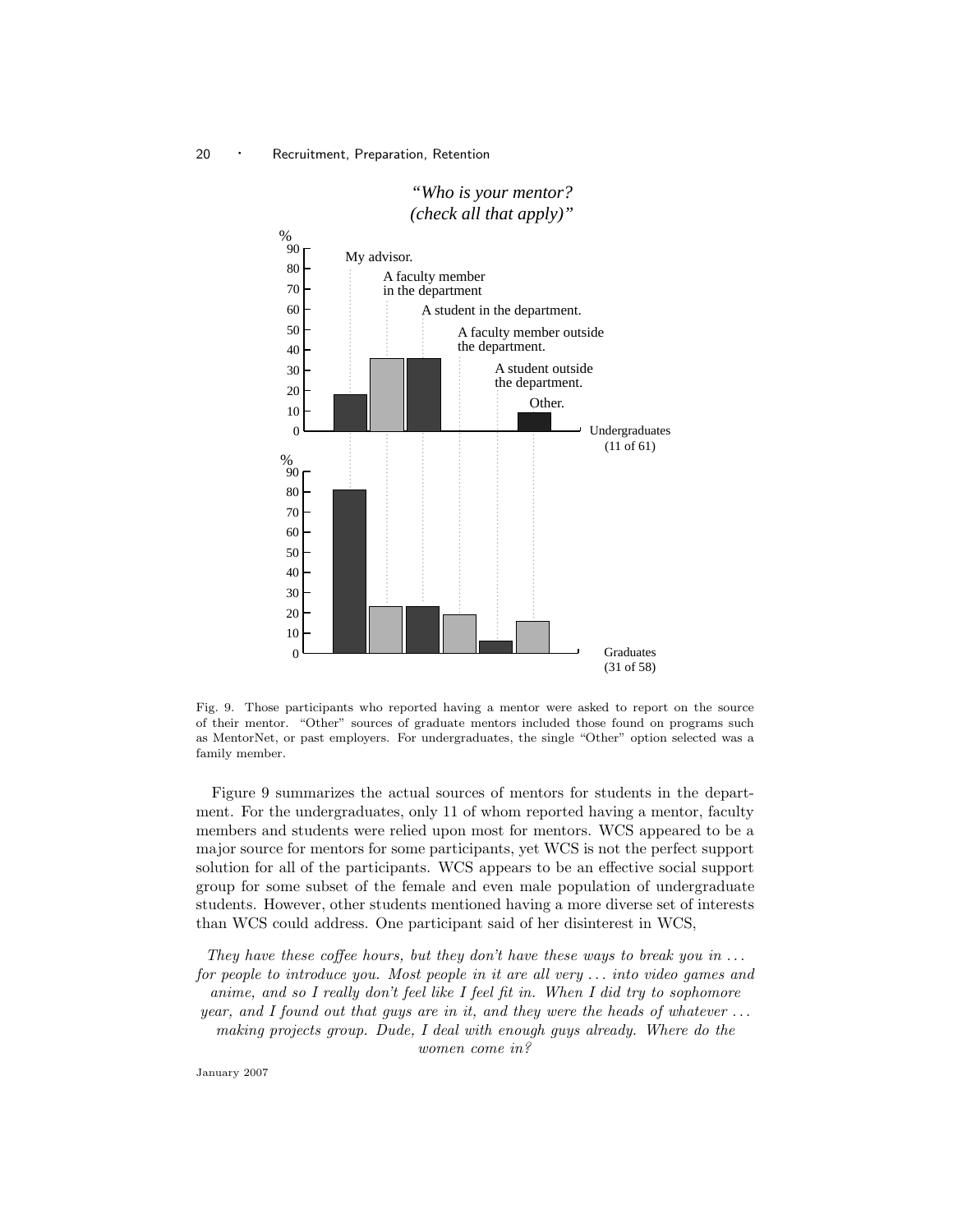While this interviewee in particular expresses a need for a space where she can escape the "guys" that she encounters on a daily basis, many women involved in WCS appreciate the support of the men in the department and welcome them into the group. Striking a balance between single and mixed gender groups is not easy, but research shows that attempting to do so is necessary in order to support women as an underrepresented group and to allow men to be active in creating a climate which is more open to diversity [Chasek 2003].

For graduate students, it was presumed a more natural mentor relationship could be found in the advisor relationship. In some sense, this was the case; the majority of graduate students reported their advisor as their mentor. However, of the 51 graduate participants who reported having an advisor, only 25, or 49%, reported that their advisor was their mentor. This led to our distinction between students who had an advisor relationship and an "Advisor as Mentor" or AAM relationship.

To examine the impact on whether or not a graduate advisor was considered a mentor by his or her student we looked at three areas. First, we looked at how the ease of obtaining an advisor differed between those who reported having an AAM and those who didn't. As reflected in Figure 10, those with an AAM report a slightly easier time of obtaining an advisor than those who do not. Still, this isn't the entire picture. In the interviews, multiple participants discussed the hardships involved in obtaining an advisor which were unrelated to the quality of the relationship with their eventual advisor (see Figure 7).



Fig. 10. Participants reported on the ease or difficulty with which they obtained an advisor. Those who reported that their advisor also acted in a mentoring capacity reported a slightly easier time in obtaining an advisor than those who did not.

Second, participants were asked to rate how supportive their advisor is in helping them to become a successful computer scientist. Participants rated their advisor as "1" for least supportive and "5" for most supportive. Participants with an AAM gave an average rating of 4.24 (standard deviation of .65). Participants with only an advisor relationship gave an average rating of 3.65 (standard deviation of 1).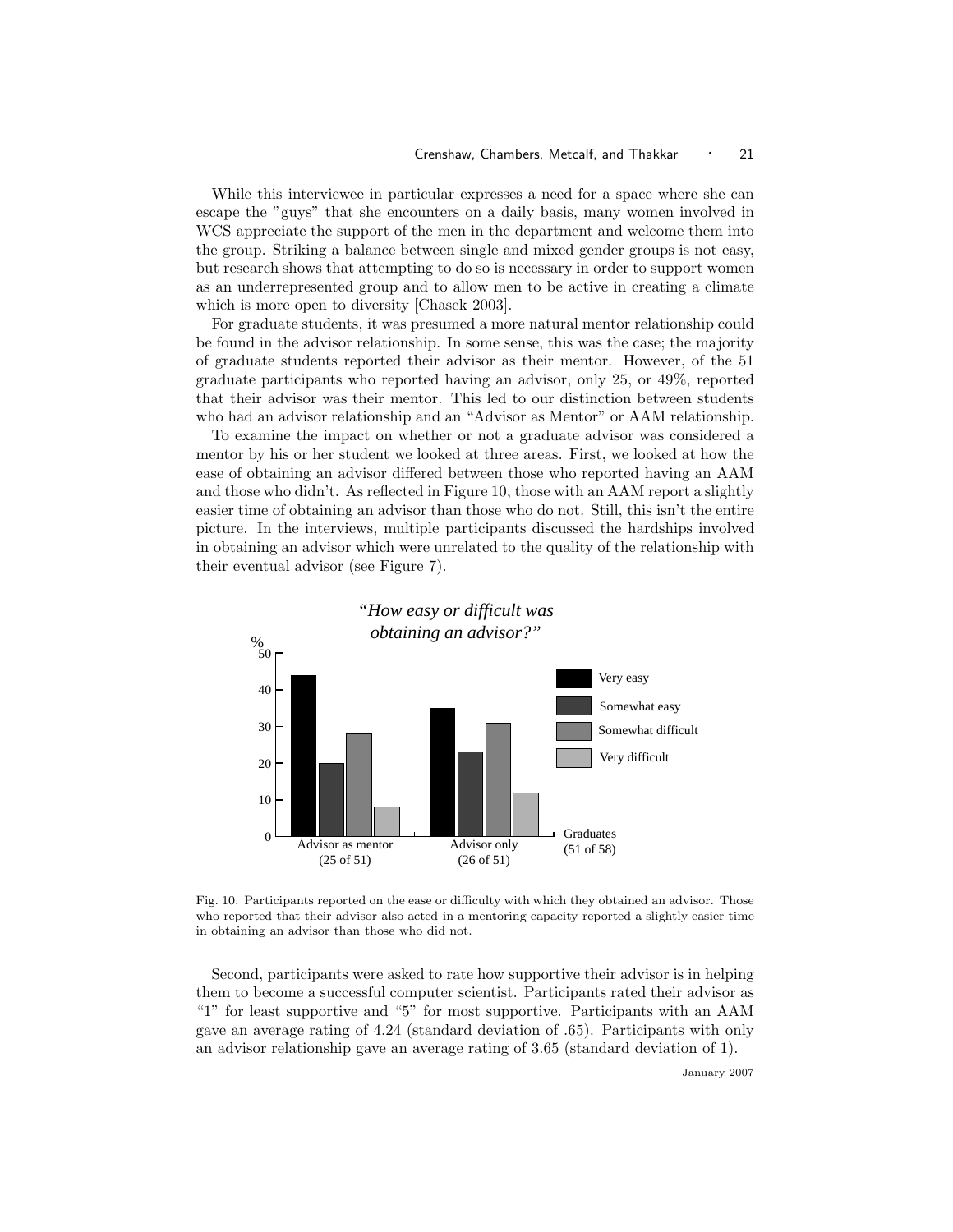The reasons for which graduate students do not regard their advisors as mentors vary. In the interviews, many participants expressed a reluctance to speak with their advisor regarding personal or even non research-related issues. One female participant with a male advisor said, "There are things I wish I could talk to my advisor about." She also reported that she felt she would be able to talk to a female advisor regarding issues she was unable to bring up with her male advisor. Other participants reported a disconnect between their preconceived notions about a mentor and their own advisor. One male participant said of his advisor,

It's not like she's 60 with lots of experiences. When I think of a mentor, I think of some old guy who can pull strings for you to get a job.

Another male participant echoed this perception. He didn't consider his male, pre-tenured advisor as a mentor, but instead defined his would-be mentor as, "Someone who is on my side who has some influence."

5.3.3 Discrimination. Discrimination has the opposite effect of mentoring, in that it alienates students and lessens their sense of membership in the community. In the pilot study, we inquired about participants experiences with discrimination, using the following university definition.

The University of Illinois will not engage in discrimination or harassment against any person because of race, color, religion, sex, national origin, ancestry, age, marital status disability, sexual orientation including gender identity, unfavorable discharge from the military, or status as a protected veteran and will comply with all federal and state nondiscrimination, equal opportunity, and affirmative action laws, orders, and regulations. This nondiscrimination policy applies to admissions, employment, access to and treatment in the University programs and activities.

Among the graduate participants, all interviewed said that they had not been discriminated against by faculty or students in the department. However, many of the participants proceeded to describe situations which the interviewers felt constituted as some form of discrimination. For example, one woman reported that she had been never discriminated against, but later told a story about how she'd been told by a male student in computer science that "women just aren't as quick as men in computer science." She reported that this caused her to be more self-conscious. We can only guess at the reasons why graduate students are more hesitant to describe these kinds of events as discriminatory. Because of these initial results, we did not include discrimination questions in the second phase of the graduate student portion of the study.

All four undergraduates interviewed in the pilot study reported that they had been discriminated against by their peers. Three of the four reported that they had been discriminated against only a few times, and that they simply coped with it on their own. One reported frequent instances where she felt discriminated against, but said that "many times, it was unintended or not hurtful to me, but it could definitely be considered discrimination." She reported dealing with it by speaking to both friends and departmental staff and faculty.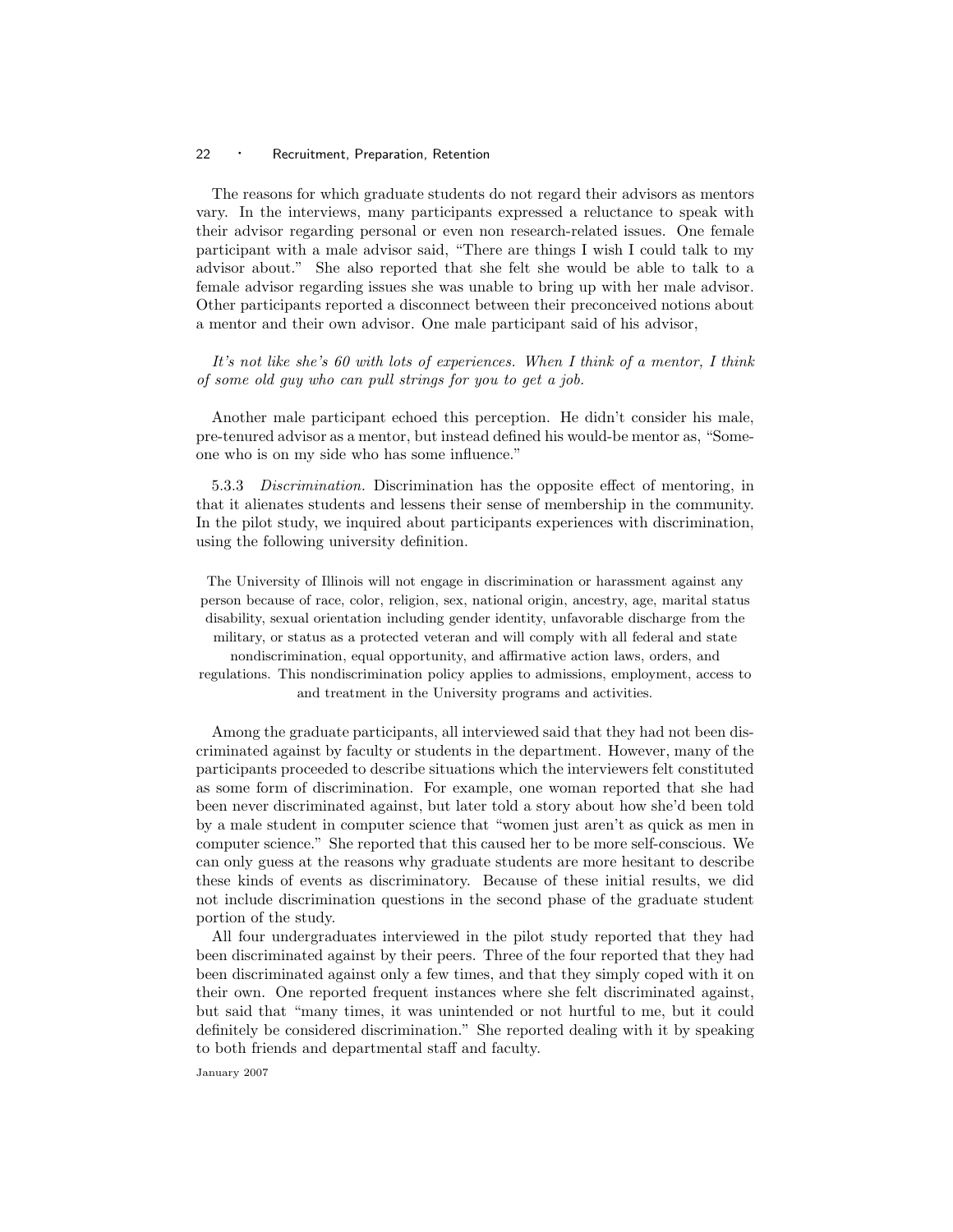

*"Have you ever been discriminated against..."*

Given these initial results, we included a section on discrimination in the second phase of the undergraduate portion of the study, summarized in Figure 11. Among the men, none reported any discrimination from faculty or staff, and 8% reported being discriminated against by their peers. Among the women, 9% reported instances of discrimination by a professor or staff member, and 55% reported instances of discrimination by their peers.

It's funny how when I end up working with guys versus girls. Like in [one course] last semester, there was a group of us . . . it was often me and these three guys, but they would always went off on tangents about blah blah blah blah, and they would conveniently finish the homework [later]. Most of them weren't organized, and it always took us forever to get things done. I did feel that they didn't necessarily defer to my opinion as much. If I give an answer then it's not always valued. My opinion should be valued as much as theirs.

Regarding discrimination by faculty, one participant in the second phase described her experience in one of her computer science courses.

My professor  $\dots$  all of his jokes are about like, 'oh guys you can tell this to your girlfriend,' and then tells some random joke. That's funny, maybe the first time, but if you do it the whole semester, there are girls in this class. It's not funny at the end of the semester.

While such an experience may not seem overtly discriminatory against women, these kinds of small experiences can result in feelings of alienation for women.

5.3.4 Work and life balance. To begin, we asked participants if they felt they were a "typical computer scientist" without offering any definition. This allowed us to gain insight into participants' own definitions of a "typical computer scientist" and how they compared themselves to their own definition. Not many participants felt they were a typical computer scientist, as seen in Figure 12. Participants

Fig. 11. Undergraduate participants were asked if they had ever been discriminated against by their peers or faculty. Among the men, none reported any discrimination from faculty or staff, and 8% reported being discriminated against by their peers. Among the women, 9% reported instances of discrimination by a professor or staff member, and 55% reported instances of discrimination by their peers.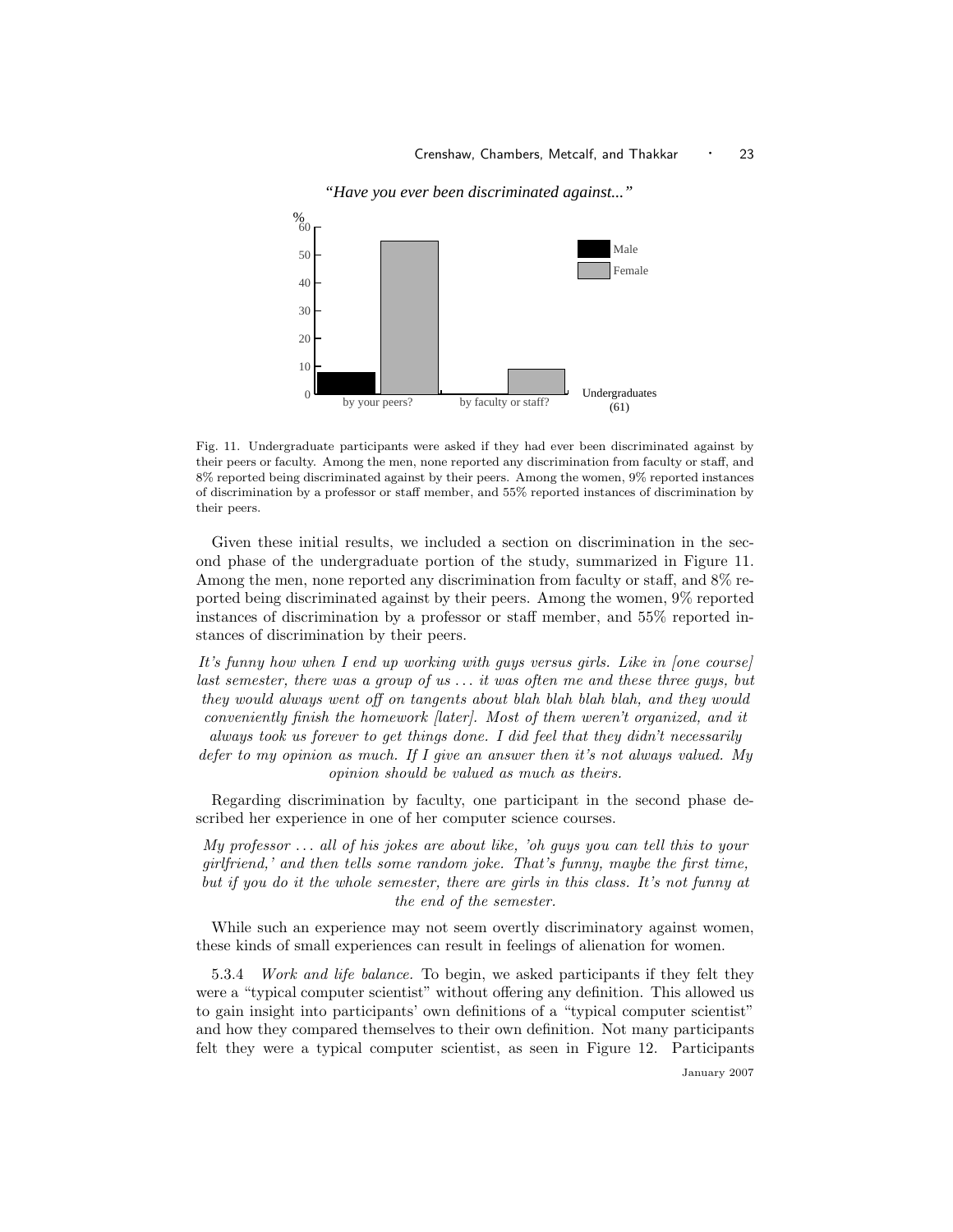

Fig. 12. Participants were asked if they considered themselves a typical computer scientist. The results were uniform across multiple categories (gender, rank), with most students reporting that they did not consider themselves as such.

reasons were incredibly varied, citing their particular research interest, the number of computer languages they know, their race, their gender, their looks and hygiene, their membership in a fraternity, their interests in other topics, and other elements of their lifestyle as reasons why they are not the typical computer scientist. In fact, the reasons for not being a typical computer scientist were so varied that it was infeasible to categorize them. Rather, we list a few here as examples.

No. I've noticed a lot of the people in the major don't look like me and I'm not particularly enjoying the major at that.

No, because I do not enjoy the low level intricacies of computer systems. I am more interested in building computer tools that have a direct impact on human life and for whatever reason, that isn't considered as pure computer science.

No. I think we theoreticians are far too 'math' to be typical.

No. I'm more of a jack of all trades. I like computer science, but my life doesn't completely revolve around it. I write; I read; I make music; I cook. Many of my fellow students appear one-sided.

Many of the graduates interviewed expressed a disinterest in leading the lifestyle lead by the professors in the department. One participant, who was leaving the department this summer, noted a divergence between the values of the department and his own personal values. He said, "[Here] research is the only thing that matters." This is contrary to his own value which is, "Do I get to spend time with the people I care about?" Another participant pointed out the number of hours professors spent at work, saying,

I think being a professor at a big state school is a very difficult thing. If I'm going to be a professor, I don't think I could hack it here. I don't think I could do what a lot of professors here do. I don't want to work 90 hours a week.

Another participant echoed this statement with, "I don't envy the life of assistant professors at this school; working 100 hours a week when you're 35."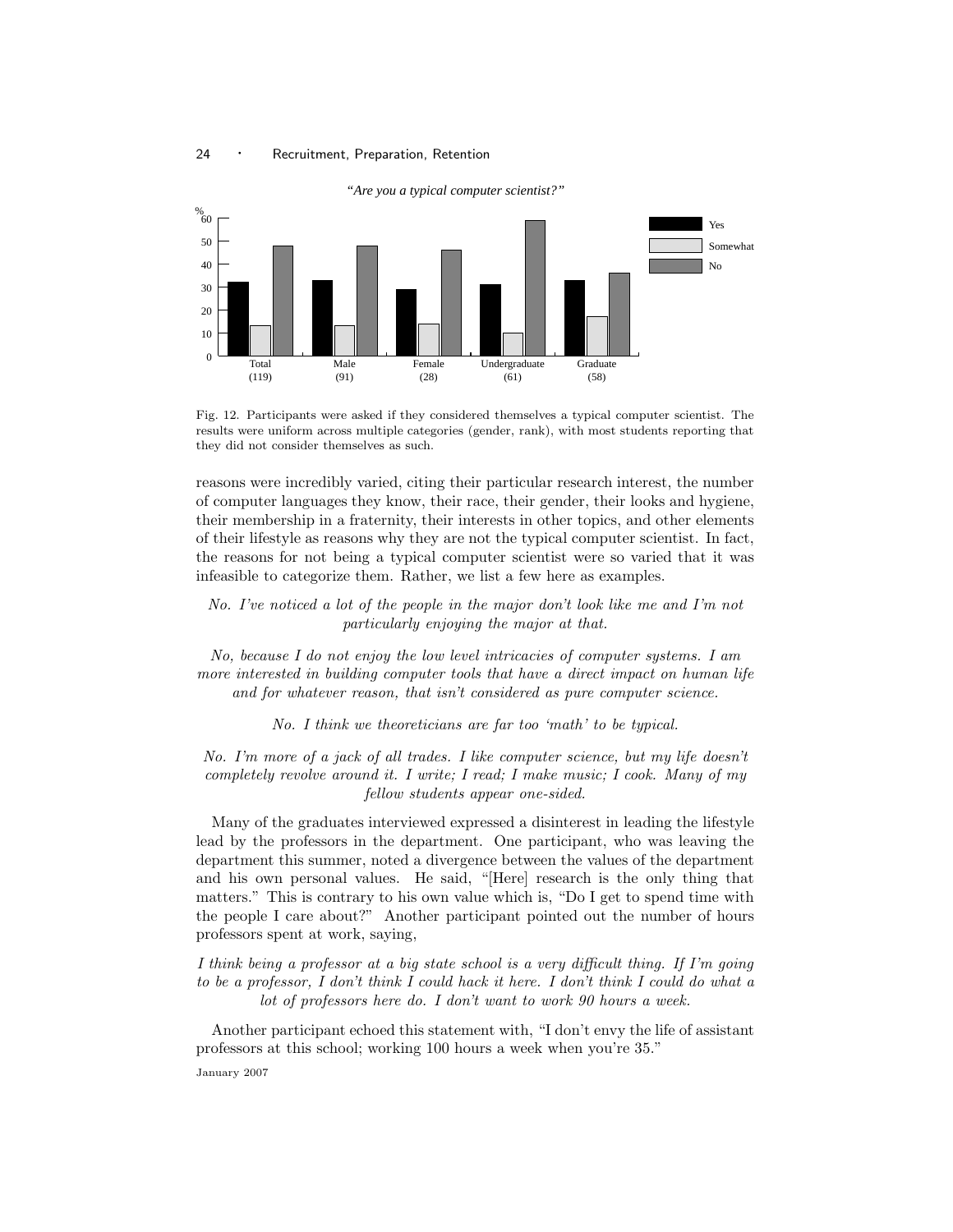

# *"How satisfied are you with your balance of activities?"*



Fig. 13. Participants were asked how satisfied they are with their balance of activities. They were also given the opportunity to express how they would improve the balance if they could in a short answer format. Despite being short-answer, participant responses were easily categorized into the above themes, with most wishing for more time for physical activity.

Given that the graduate school years overlap peak childbearing years, we asked the graduate<sup>2</sup> participants about their attitudes about parenting while being a computer science graduate student at UIUC. Of the graduate participants, 9% reported that they were a parent and spent "10 to 20" or "30 to 40" hours a week raising children. Of the participants, 35% of the females and 10% of the males said they felt pressure to start a family.

In the interviews, the pressure to have a family was discussed. One participant, who was hopeful about someday starting a family, said this of her pursuit of a Ph.D.

 $\rm ^2$  Undergraduates were not surveyed about family pressure or child-rearing based on the lack of results in the pilot study.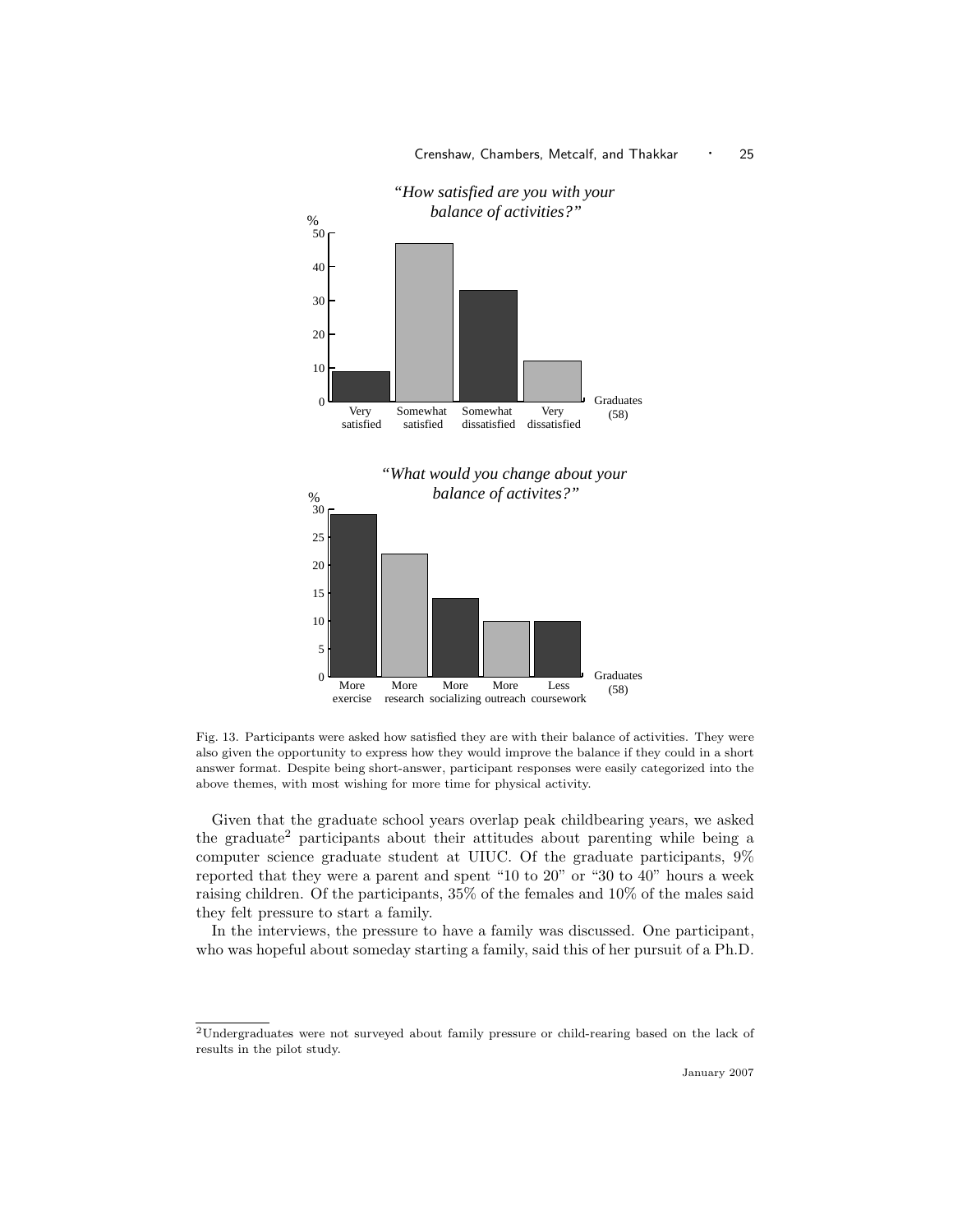I shouldn't have to give up what I have here. I think that I can have both. The problem is that most people don't think that way. If you are a female then a family should be your priority, not your career  $\dots$  I think it's possible to have both. It's difficult. It's not easy.

Another graduate participant said of her reasons on deciding not to have children,

I really don't see it happening, the way that I'm living now. I can take care of a child at the high level in the sense that it won't die, but basically you have to put the child in day care at 8 and take it out at  $6 \ldots$  Assume if I have a deadline. I don't even eat properly if I have a deadline  $\dots$ . Why would I do that to a child, basically. That's why I've given it up altogether.

To test whether the participants were aware of the the department's existing family medical leave policy for graduate students, graduates were asked, "Does the Department of Computer Science at UIUC have a family leave policy?" Only 3% of participants replied "Yes" while 91% replied "I don't know."

The current policy states,

Graduate students in need of a leave of absence due to medical or family emergencies, including the birth of a child, may request a one semester (or in rare cases an academic year) absence from their regular degree programs. Any time constraint on the degree requirements, such as the Master's degree time limit or time limits on Qualifying and Preliminary examinations, will be automatically extended by the length of the leave of absence. However, the Graduate College seven year clock for doctoral studies does not stop by a leave of absence. Any extension to this time limit must requested by petition to the Graduate College.

When shown the policy, graduate participants were asked "How adequate do you consider this policy for your own family plans and needs," the following answers were selected as follows:

- —"Very adequate." (16%)
- —"Somewhat adequate." (50%)
- —"Somewhat inadequate." (26%)
- —"Very inadequate." (7%)

All of the parents reported that they felt the policy was "Somewhat adequate." Moreover, the parents interviewed felt that their advisor was supportive of their role as a parent and that it was possible to have a family while in graduate school. Still, some had suggestions for improvements by the department; including a "flexible schedule" and "1-2 month family leave."

# 6. RECOMMENDATIONS

Given the data presented by our study, we provide a set of recommendations in which the Department of Computer Science may improve in the areas of recruitment, preparation, and retention. These recommendations rely heavily on current practice elsewhere in academia, seeking possible solutions for the particular areas of the Department of Computer Science that need improvement.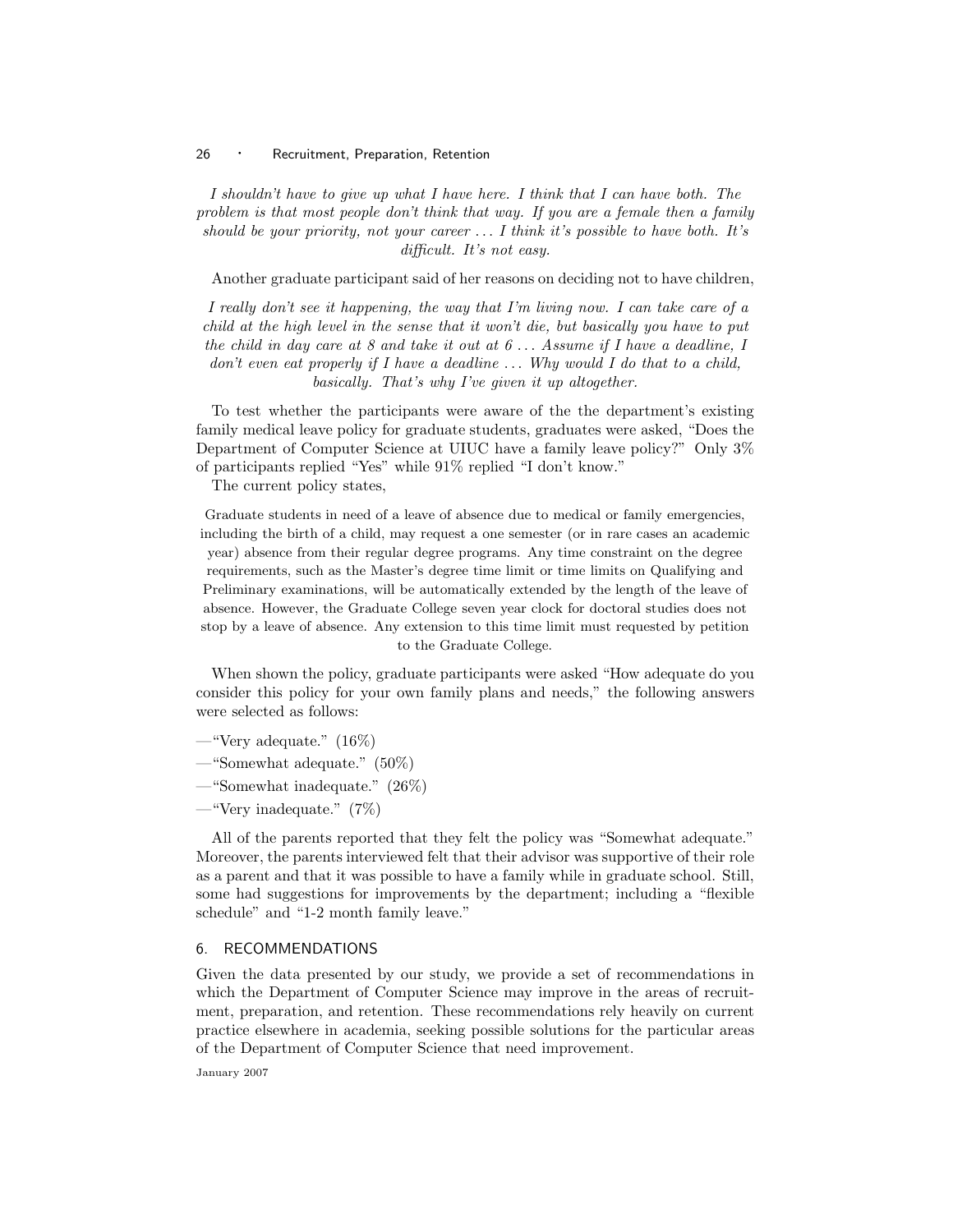#### 6.1 Recruitment

Provide more comprehensive information to prospective graduate students. The study highlighted the na¨ıve algorithm that graduate students used to select a graduate school. This demonstrates a demand to make more information available regarding the choices that graduate students need to make when selecting a graduate school. This information may better attract strong candidates who are informed about the department and graduate life at UIUC, and turn away students who might not succeed in the department's unique environment. One resource, the Survey on Doctoral Education and Career Preparation [Golde and Dore 2001], offers a website [Golde 2001] summarizing the tough questions that prospective graduate students should ask of themselves and their prospective departments and programs of study. Given that prospective students often visit the departmental website, linking **cs.uiuc.edu** to third-party websites such as these help to provide prospective graduate students with the information they need to make the tough decisions about whether or not to attend graduate school and what graduate school to select.

Facilitate more opportunities for outreach. As noted in Section 2.1, there are a number of existing outreach programs both within the department and the college. The study showed that these are somewhat well-known by the undergraduates, but that the graduate students lack an awareness of these programs. In discussions with faculty after initial publication of our study, it seemed that the same was true of the faculty. Even faculty are not consistently informed about outreach. One simple solution to begin informing the department population of these efforts; include a slide or two about existing outreach efforts in the introductory presentations at the required seminar for all first-year graduate students or faculty meetings.

The Department of Computer Science currently has several strong outreach programs, including ChicTech and CSGSO's prospective student weekend activities, and also participates in college-wide programs such as the G.A.M.E.S. camp. However, there are two areas we feel that the existing outreach system could improve. First, there is no central point of entry into these outreach programs. Individual programs perform their own recruitment via mass e-mail and word-of-mouth. As mentioned in the survey, 18% of participants currently participate in some kind of outreach, not necessarily within the department, for 1-5 hours per week. These and other students who are interested in participating in outreach may simply be unaware of these recruitment efforts, resulting in an untapped though valuable resource. A departmental-run umbrella organization would help students become aware of all outreach opportunities in the department, and might also allow the department to expand outreach to student organizations which currently do not participate.

Second, there is no reward system for students participation in outreach. To exemplify what we mean by reward system, two years ago the College of Engineering offered a course, Engr199, which was designed to allow students to help design a curriculum for Home High, a local school. The course involved some reading and research into current practices, but also had a significant component in which students actually interacted with and taught the middle school students. The Department of Computer Science also offered a similar course under the name-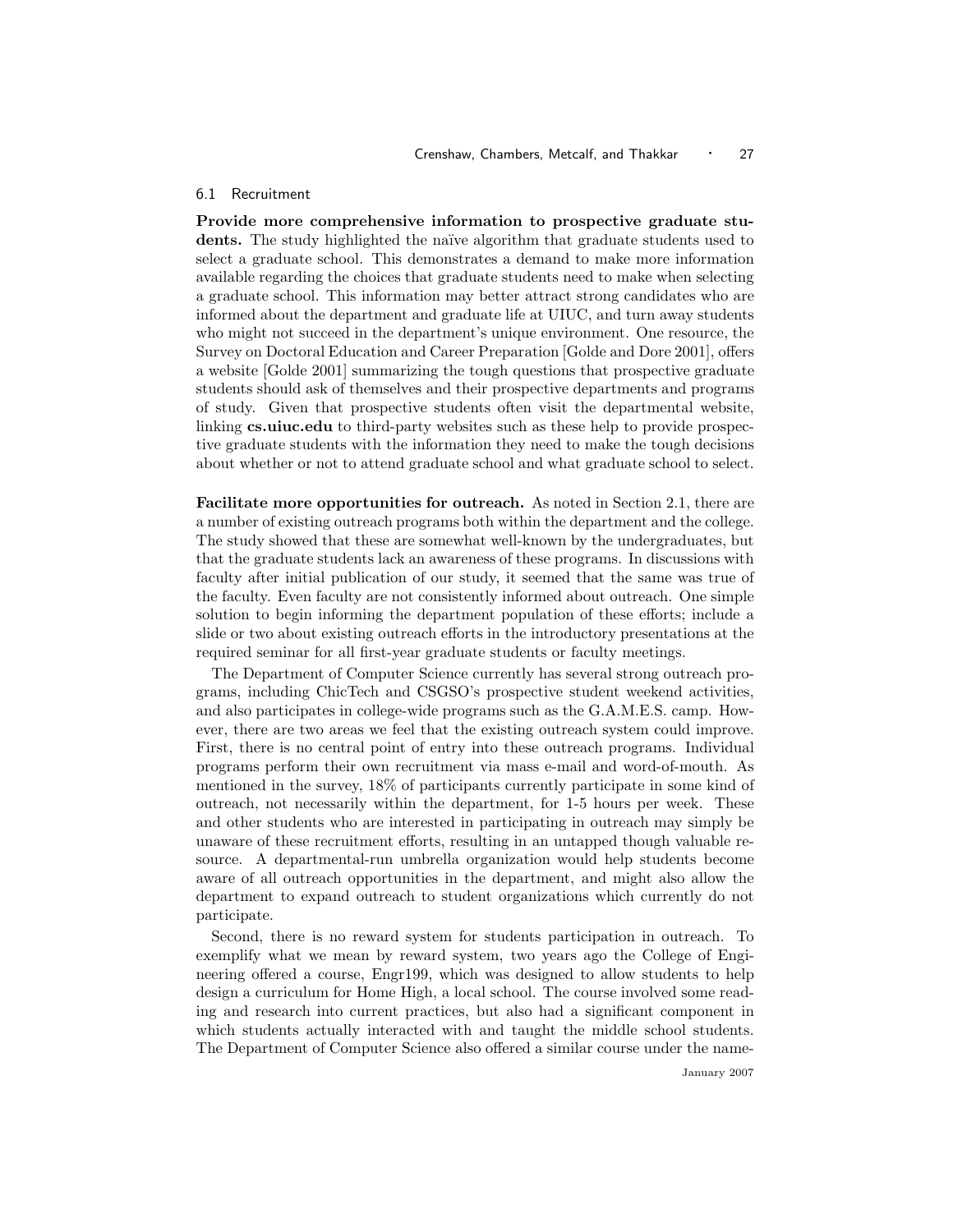sake "CS2GO," whose recent offering yielded the MergeSort DanceTroop, a small band of graduates and undergraduates who perform a choreographed dance of the merge sort algorithm. While schedules are invariably busy for both undergraduate and graduate students, the ability to receive course credit for outreach might allow interested students to participate in outreach activities. This may be more applicable to undergraduates, but also to graduate students who are interested in gaining mentoring experience before becoming faculty themselves. Moreover, these opportunities allow students to participate in outreach who do not feel they fit in with ACM or WCS.

In the undergraduate program, it is somewhat common for students to interact with companies or local organizations, which serves as an additional community outreach service. For example, many students in CS427, Software Engineering I, do software engineering projects based on corporate requests from local computer businesses like Motorola or Cisco. The ChicTech program specifies that high school teams participating in the weekend competition should program something for a local non-profit organizations. Projects identified and implemented by the high school students have included tracking software for their high school coach and creating a website and newsletter for a local women's shelter. These opportunities to use computer science to benefit the real world, whether it is a local business or a non-profit organization, both accomplish community outreach and encourage students to consider the social impact of computer science.

While these outreach efforts are all strong and successful at the undergraduate level, another concern is the lack of awareness of such programs by graduate students. Recall the participants who said of outreach, "I would if I were asked." or simply that, "We don't do it." Given their perception that the department had few outreach activities, multiple graduate student participants offered great ideas for incorporating their research into outreach activities. One participant offered an idea about workshops for people in industry, giving an example of "rapid evaluation and prototyping." With this idea, the department could forge even more interactive relationships at the graduate level with local companies such as Motorola. The message to industry would be, "The things we are teaching you are the same thing we are teaching our students. You should hire our students." Another said,

In *[a recent conference]* there was this talk about how you can bring in the community in your . . . courses. So one professor was talking about how in her class she had students go out into the community and look for problems that were

there and come up with a project that would address those problems. Often in Computer Science, we pick problems that no one actually cares about, or no one even actually understands. This is something how you can actually do community outreach. You can go out to schools or Boys and Girls club and see what they are doing and how you can help them do certain things better. It's also applying what you are learning as a computer scientist.

In the above a graduate student unknowingly describes the ChicTech program, and inserts an opportunity for herself to participate. Both undergraduate and graduate community outreach could be strengthened by encouraging new ideas and expanding existing programs. Given that faculty are often unaware of business connections in the community, and graduates are often unaware of outreach oppor-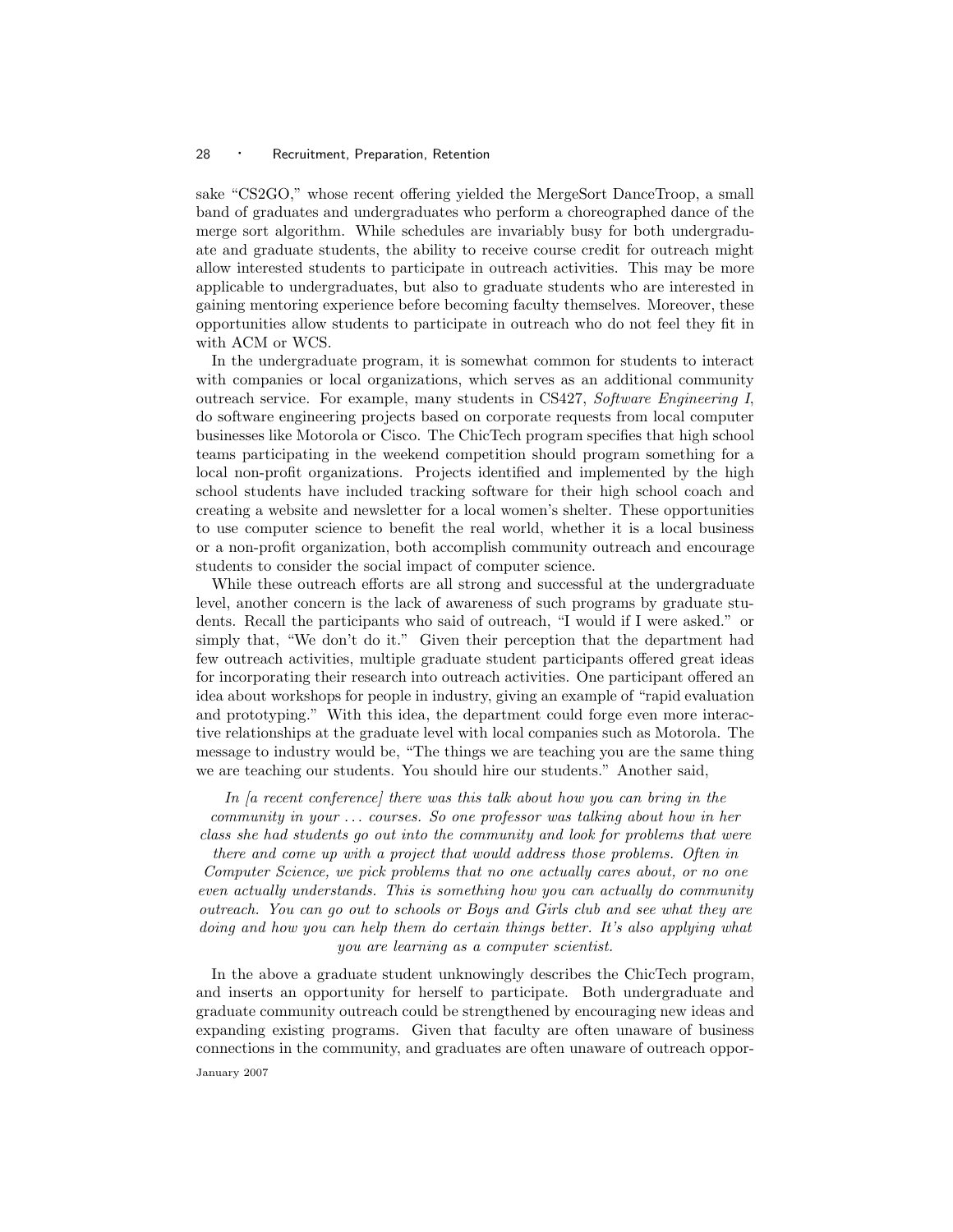tunities, creating a centralized list of industry affiliates could help to foster such outreach, allowing interested students, research groups, or student groups like the CSGSO to organize these types of community ventures.

Facilitate more interaction between students and faculty. In the final question of the survey, students were asked what they think could be improved in the department. Of graduate participants, 31% cited increasing student-professor interactions, and without prompting often cited the recently organized TGIF event as a good example.

I think more informal gatherings between faculty and students would help the atmosphere. For example, the Friday lunches are a good idea. I would like to see more of those around the department.

Another participant echoed this positive response to TGIF and went on to suggest more of these informal events,

One suggestion is to promote some meetings between professors and students who have something in common. For example, meetings between a professor who has some outside interest that matches the interests of some students (e.g. basketball, cooking, kites etc). I believe having something in common with a professor would make students more relaxed and facilitate a first contact and interaction.

Other participants suggested organizing sports teams, bicycle trips, reflecting many participants' interest in increased physical activity. Another participant suggested inviting faculty to the CSGSO FEs.

Both ACM and WCS have regular meetings and seminars, and frequently invite faculty members to serve on panels and meet the students afterwards. For example, WCS hosts a popular annual panel called "Meet Your Professors." CSGSO has a few similar seminars, but they have generally been more limited and dependent on the particular CSGSO officer in charge of seminars. Another suggestion to improve interaction between faculty and graduate students is to put senior graduate students in charge of coordinating talks and seminars, especially local seminars such as CS591, Advanced Seminar in CS. For larger seminars such as DCS and the Distinguished Lecture series, graduate students could be added to the committees that choose and arrange speakers. While graduate students cannot be expected to contact and arrange all such activities, they can be allowed to assist in planning and hosting. These activities may help to eliminate some of the "Us" (the graduate students) and "Them" (the faculty) dichotomy that currently takes place at these seminars. In addition, it would place senior graduate students in a more visible, prominent position, which in turn could help graduating PhDs to secure more contacts and better chances in the academic job market.

Among undergraduates, 24% suggested more faculty interaction and social activities to improve the department. Several commented on how great !bang's events such as !Studybreak and !Casino were in terms of encouraging social activities and interactions with professors, and said more events of that type would be nice. Two commented on how great the Powerlunch program was, but noted that most undergraduate students are too intimidated to ask a professor out to lunch themselves. As a solution, one option is to have a weekly lunch sponsored by the department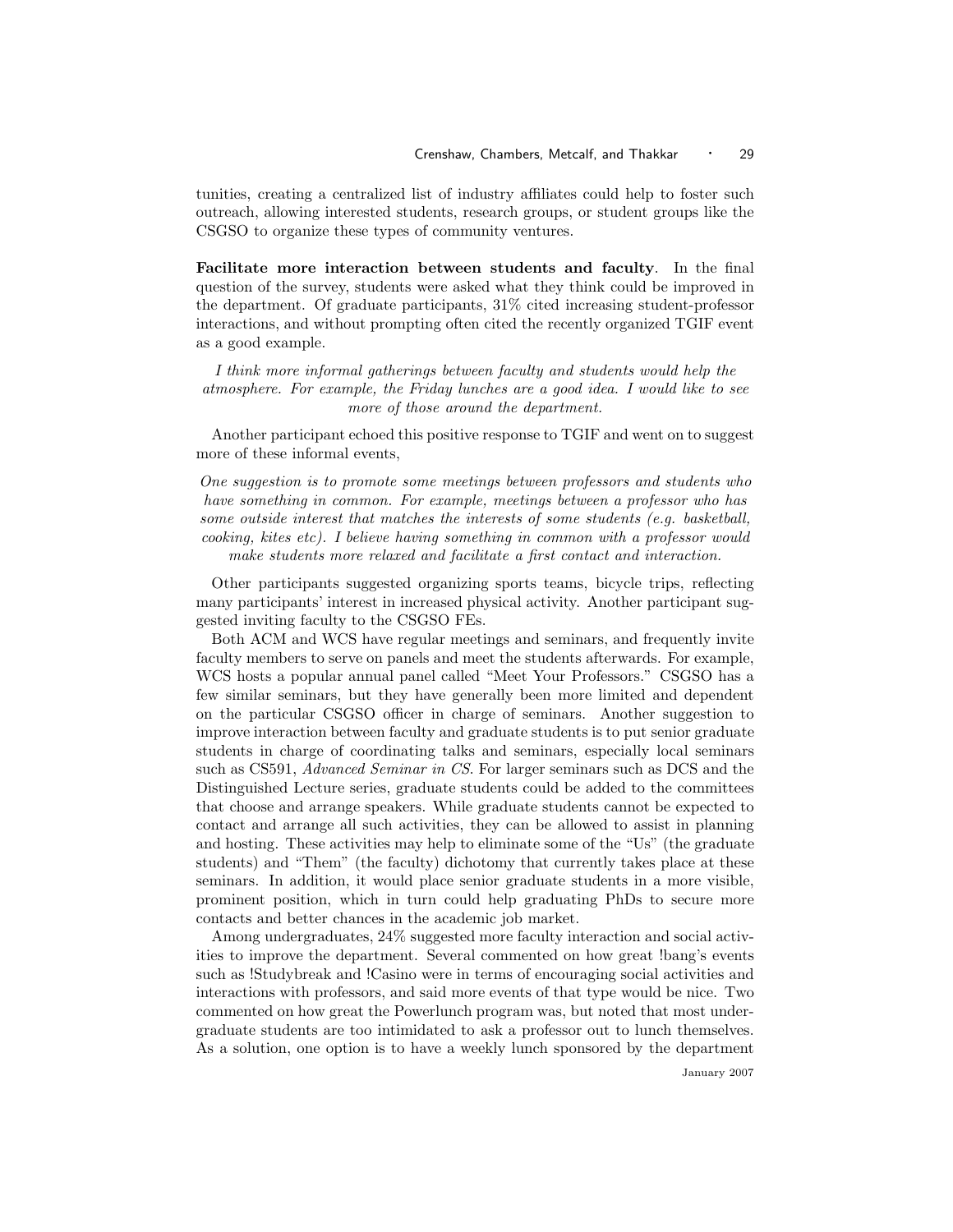with limited seating. One or two professors per week would attend as "hosts", and students could sign up to attend. In this way, more interaction with professors is accomplished, but in a less intimidating setting and where students could meet professors whom they might never have interacted with before.

As another option, it might be beneficial to encourage undergraduates to talk to their advisors and professors during office hours more frequently. However, many undergraduates misunderstand the purpose of the advisor, assuming that faculty advisors are there to assist with course planning. Better informing them of their advisor's purpose, perhaps during CS100 or other 100- and 200-level required courses, may encourage students to regard their advisors as mentors with regards to career guidance and other professional advice. Resolving this misunderstanding might also help faculty advisors serve their students more effectively.

#### 6.2 Preparation

Improve quality of teaching. While it is understood by the participants that the department's predominant emphasis is research, the quality of teaching was still raised by both undergraduates and graduates. For the undergraduates, improving the quality of teaching means improving the quality of teaching assistants and to fostering more collaborative course work.

Before discussing how to improve teaching assistants, we summarize the current system for training and assigning TAs in the department. Currently, teaching assistants for the department receive the same two-day training course that all campus-wide teaching assistants receive. International teaching assistants receive an additional two days of training to help them cope with the gap between their own culture and American culture. The Department of Computer Science assigns teaching assistants to courses with the requirement that they've taken the course before. However, because of lack of funding, or lack of teaching assistants with a certain expertise, graduate students are sometimes assigned to courses they've never taken. Moreover, professors are decoupled from the assignment process, with their assistants sometimes lacking the expertise they expect for the particular course as its taught at UIUC. On the other hand, some graduate students are particularly gifted at teaching, consistently lack funding for a research assistantship, or both. This results in career teaching assistants, graduate students who spend two years or more TA-ing courses. One participant was a career TA, and reported leaving the department without completing a PhD this summer.

That said, the current system for training and assigning teaching assistants appears that it could be improved. First, given what little training is available to teaching assistants, it may be worthwhile to provide more resources to them. Currently, the university is host to CTEN, the College Teaching Effectiveness Network. It sponsors events throughout the year, including talks on increasing student motivation, and grading assignments. It may be worthwhile to for the department to better utilize this existing resource by advertising CTEN to its TAs who might opt for additional training. A step further would be for the department to offer more specialized training for its teaching assistants. For example, the University of California at Berkeley offers its own course, CS301, called Teaching Techniques for Computer Science which discusses techniques for effective teaching.

In terms of assigning teaching assistants, professors could be given an opportunity January 2007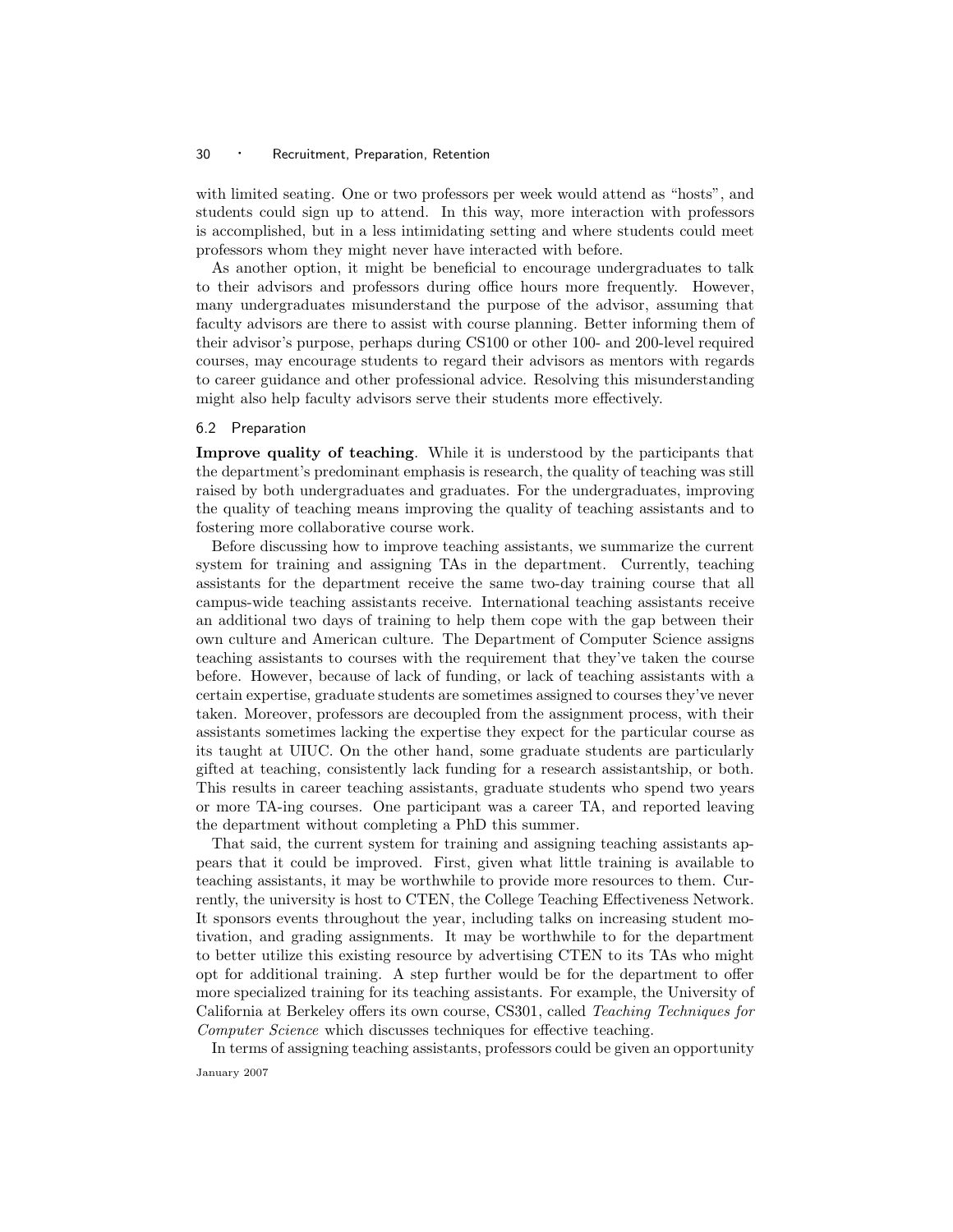to participate, interviewing the available teaching assistants to determine if a student's expertise is a fit for the course. To increase the available expertise in the pool of teaching assistants, it may be worthwhile to require a year of teaching service of all graduate students, thereby gaining the expertise of third-year students who've never taught while at the same time avoiding career teaching assistants. Incoming first-year graduates do not always have the expertise to TA courses such as CS423, Operating System Design, or CS473, Algorithms. Distributing the one year service requirement across the entire graduate program could help obtain more expertise. Finally, given that approximately 40% of Ph.D. candidates reported an interest in a career at four-year university, requiring a year of teaching from graduate students may better prepare them for their future career choice.

As previously pointed out, undergraduate participants requested more collaborative course work, whether through discussion sections or group assignments. Several students specifically commented on the new course organizations for the CSx 73 sequence. Many liked the new problem sessions in CS273, Intro to Theory of Computation, and CS473U, the undergraduate section of Algorithms. The discussion sections in CS173, Discrete Structures were also mentioned favorably. These interactive learning environments appear to help students who learn more effectively outside of traditional lecture, or for students who might be seeing the topics of CS173 for the very first time. In addition, they provide more social interaction among undergraduates and between graduate students and undergraduates.

For both undergraduates and graduates, improving the quality of teaching means improving teaching styles. One participant said,

I would like the university to help teach professors who are great minds/researchers how to teach and interact with students better. I understand that UIUC is a great research school, and I know the importance of this, but sometimes the people who are best at research are terrible teachers.

That said, one recommendation is to offer a computer science pedagogy course to the department's incoming assistant professors who might lack teaching experience. Currently, the College of Engineering offers such a course, but the approaches to teaching computer science aren't necessarily similar to those for teaching engineering courses. Such a course would be taught by tenured professors of the Department of Computer Science, optional for tenured professors, but required for assistant professors.

Another solution is to adopt the "Assistant Professor of the Practice" position [Fogg 2004] that is seen at universities like Duke and Carnegie Mellon University [Carnegie Mellon University 2001]. With more permanent lecturers who are more focused on teaching than research, students may gain more quality teaching for their foundational 100 and 200 level courses. Such an improvement coincides with the multiple comments from participants who described their excellent experiences with teaching and mentoring as provided by current lecturers of such courses in the department.

Provide more flexibility in core requirements. The attitudes regarding the core curriculum requirements at the university are very disparate among the department and and faculty. The department expects graduate students to achieve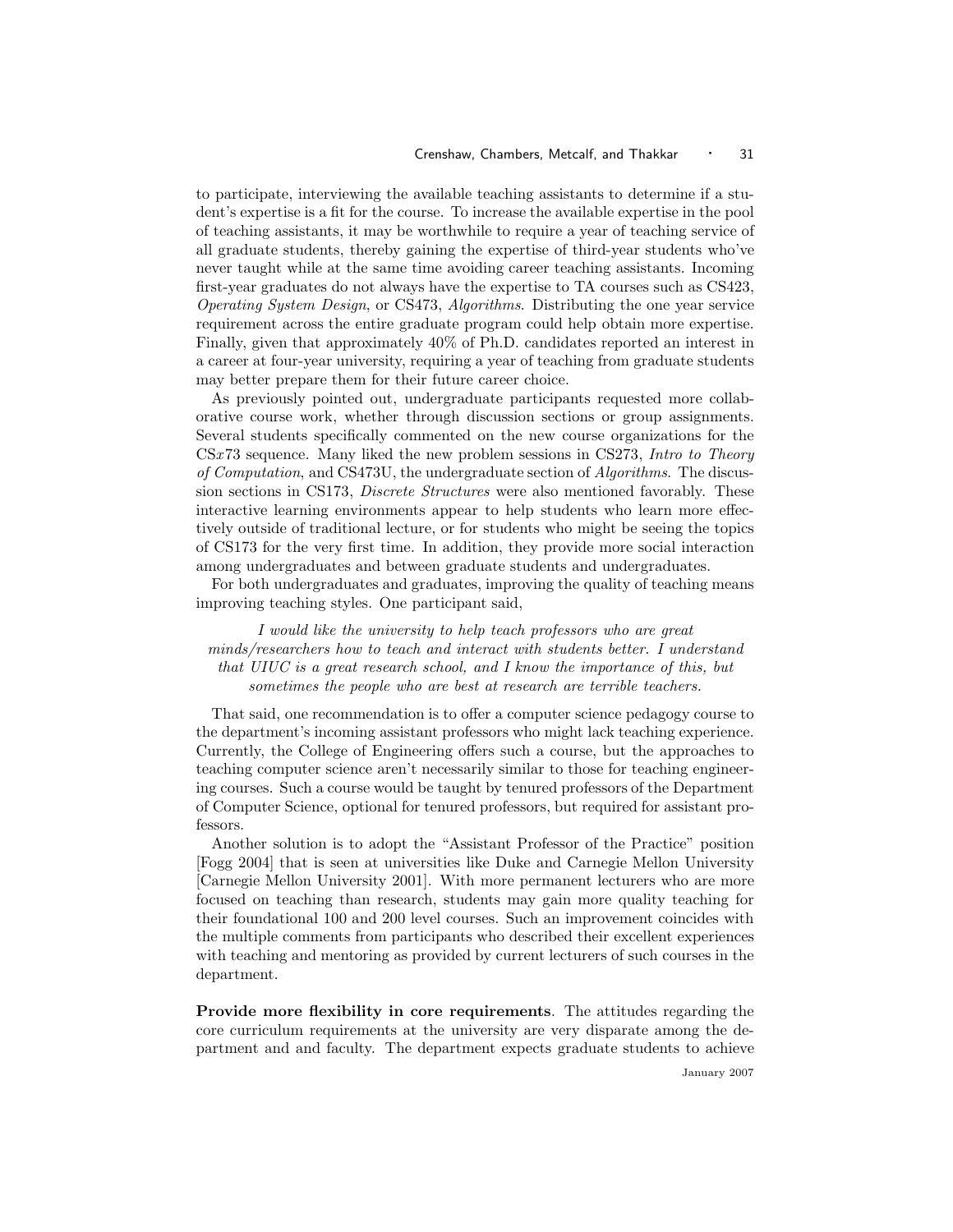"A" grades in many of these courses, while it is understood by the participants that many of the faculty feels that course work is very unimportant compared to research.

Currently, the department allows graduate students to take their qualification exam without meeting one of their core requirements, allowing them to postpone the course until after the exam. This could be extended further, requiring that the core requirements for PhDs be met over three years, rather than two. This way, students may take the courses important for their qualification exam, gain knowledge in foundational areas, and better balance course work and research.

Increase early research opportunities. Given the department's interest in reducing the time to degree, we recommend offering more opportunities to ease the transition from student to researcher, both for undergraduates and graduates, by making research opportunities available earlier in their programs. In this regard, the department has already offered some opportunities which were met with positive response. These include career panels of faculty during the DCS seminar as well as stand-alone talks such as Professor Sha's "How to do Research."

More opportunities, however, could ease this transition further and reduce the current average time to PhD. A good example of such an opportunity is found at The University of Illinois Department of Mathematics. They had a five-year NSFfunded program, starting in June 2000, called the Vertical Integration of Research and Education in the Mathematical Sciences (VIGRE) [VIGRE ] program. VIGRE provided for a number of work groups which fostered interaction among undergraduates, graduates, postdoc and faculty. Among them were the Across Level Peers (ALP) group which included undergraduates, graduates, and faculty to discuss a variety of topics, including career plans, and foster mentoring relationships. Also offered was the Research Experience for Graduate Students (REG) work groups, which were organized by a faculty and focused on a single research area. Faculty, postdocs, and graduate students, including first-year students, would meet and take turns presenting problems. As the seminar progressed, the students and faculty would break into smaller groups to conduct original research.

At least one VIGRE group, the Combinatorics REG, continues to meet every summer, fall, and spring semester, despite the funded program's completion in 2005. Participation has become one successful way to for first-year students in both math and computer science to enter into research in combinatorics as well as find an advisor. Notably, many students in theoretical computer science have also participated in the summer sessions to broaden their research experiences in mathematics. Almost all participants are able to produce a publication with others before the conclusion of the seminar each session.

The NSF has similar grants for Computer Science, including the "Broadening Participation in Computing" program. This kind of program at UIUC could not only help graduate students make the transition to researcher, but it would also give undergraduate students an opportunity to learn more about research career opportunities. Given that only 24% of the male and 9% the female participants reported that they would consider graduate school, this may help to increase the number of University of Illinois undergraduates who continue to graduate school.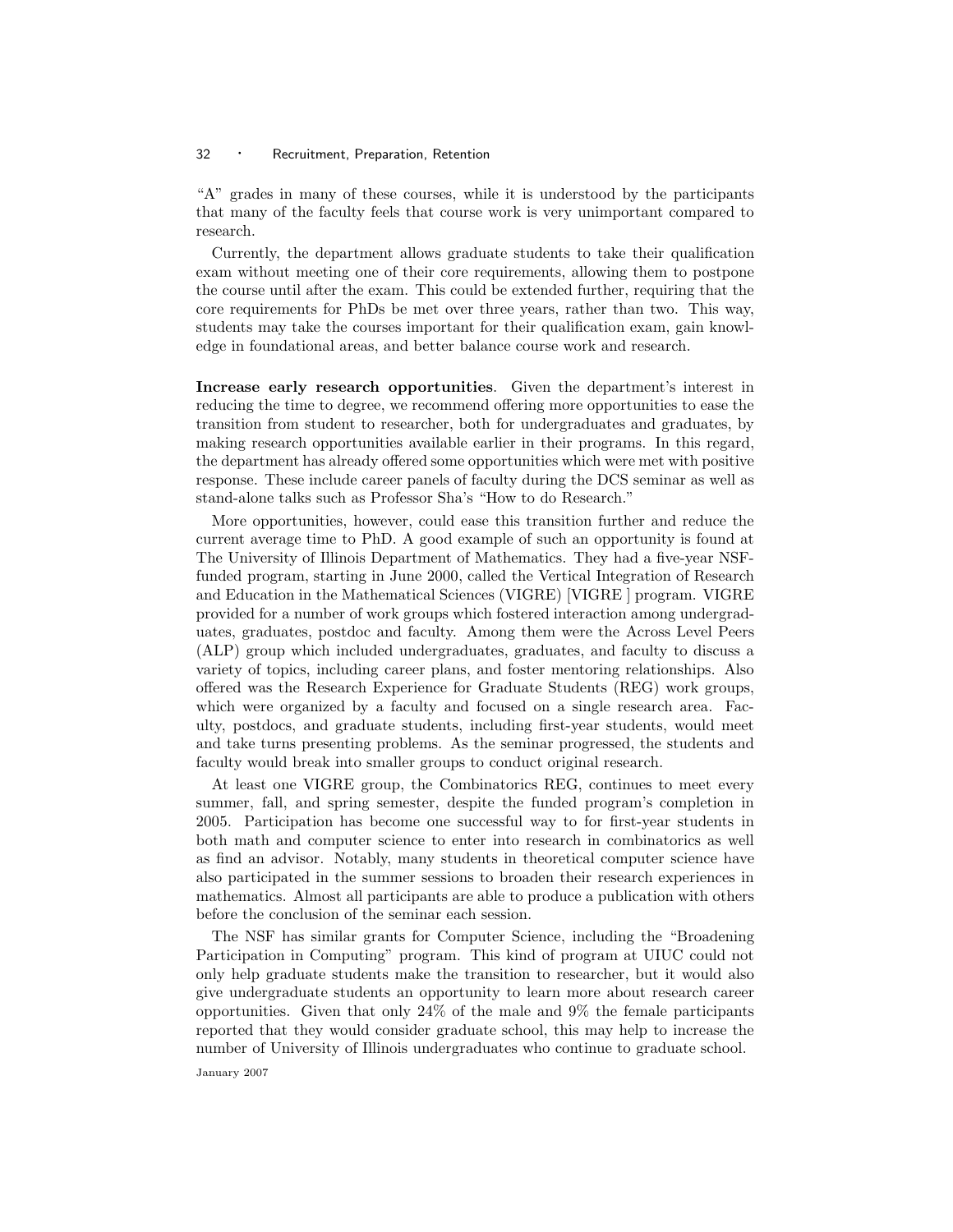For the 41% of female graduate participants who had a "somewhat difficult time" finding an advisor, we recommend programs like the one at the University of Washington [Handelsman et al. 2005]. The Faculty and Graduate Mentorship Program promotes mentoring relationships between female graduate students and faculty in the science, technology, engineering, and mathematics fields. These kinds of specialized mentoring programs between faculty and underrepresented minorities like women and African Americans — could help to ease their existing frustrations and challenges in finding an advisor.

#### 6.3 Retention

Create multiple and diverse mentoring programs. The study uncovered a notable disparity between the participants who did not want a mentor and the participants who did not have a mentor, suggesting that there is a large population of students who are interested in gaining the benefits of a mentoring relationship. For undergraduate students, aforementioned programs such as the VIGRE All Level Peers groups are designed to foster mentoring relationships between undergraduates and graduates and undergraduates and faculty.

For graduate students, there are currently few mentoring opportunities, the primary of which relies on a student's single advisor, yet only 49% of graduate students with an advisor regarded their advisor as their mentor. Realistically, no single advisor can be the perfect mentor, so we suggest providing multiple and diverse options for graduate student mentors. For example, the University of Southern California's Department of Mathematics assigns mentoring triplets at the beginning of the academic year. These triplets consist of a first-year graduate student, an advanced graduate student, and a faculty member. It is the faculty member's responsibility to schedule approximately monthly meetings with the triplet for informal discussions. Given the recent success of the TGIF program at UIUC, these further informal gatherings may help to foster an improved intellectual community in the department. The triplets could also consist of freshmen, upperclassmen, and advanced graduates. Yet another option may be to simply provide incoming freshmen or first-year graduate students with a list of upperclassmen and advance graduate students who are interested in being mentors, so that first-year graduates can option for a mentor if they wish. These kinds of programs help mitigate the burden of mentoring on the faculty, improve interaction among undergraduates, first-year graduates, and advanced graduates, and may also help to change the perception that a mentor has to be, as one participant put it, "a wizened old man."

Provide an adequate family leave policy. Though the peak child birth years overlap graduate school years, there are currently few family leave policies nationwide for graduate students. This is notable for the department's female students, 35% of whom feel pressure to have a family. Noting other studies, including [Mason and Goulden 2004], which illuminate the need for such policies in order to promote greater female participation in academia, top schools are starting to implement assistance for students who choose to have children in graduate school.

The current leader, MIT, has a Childbirth Accommodation Policy. This policy, administered by the Graduate Students Office, allows up to eight weeks of Childbirth Accommodation. Students who are research and teaching assistants paid by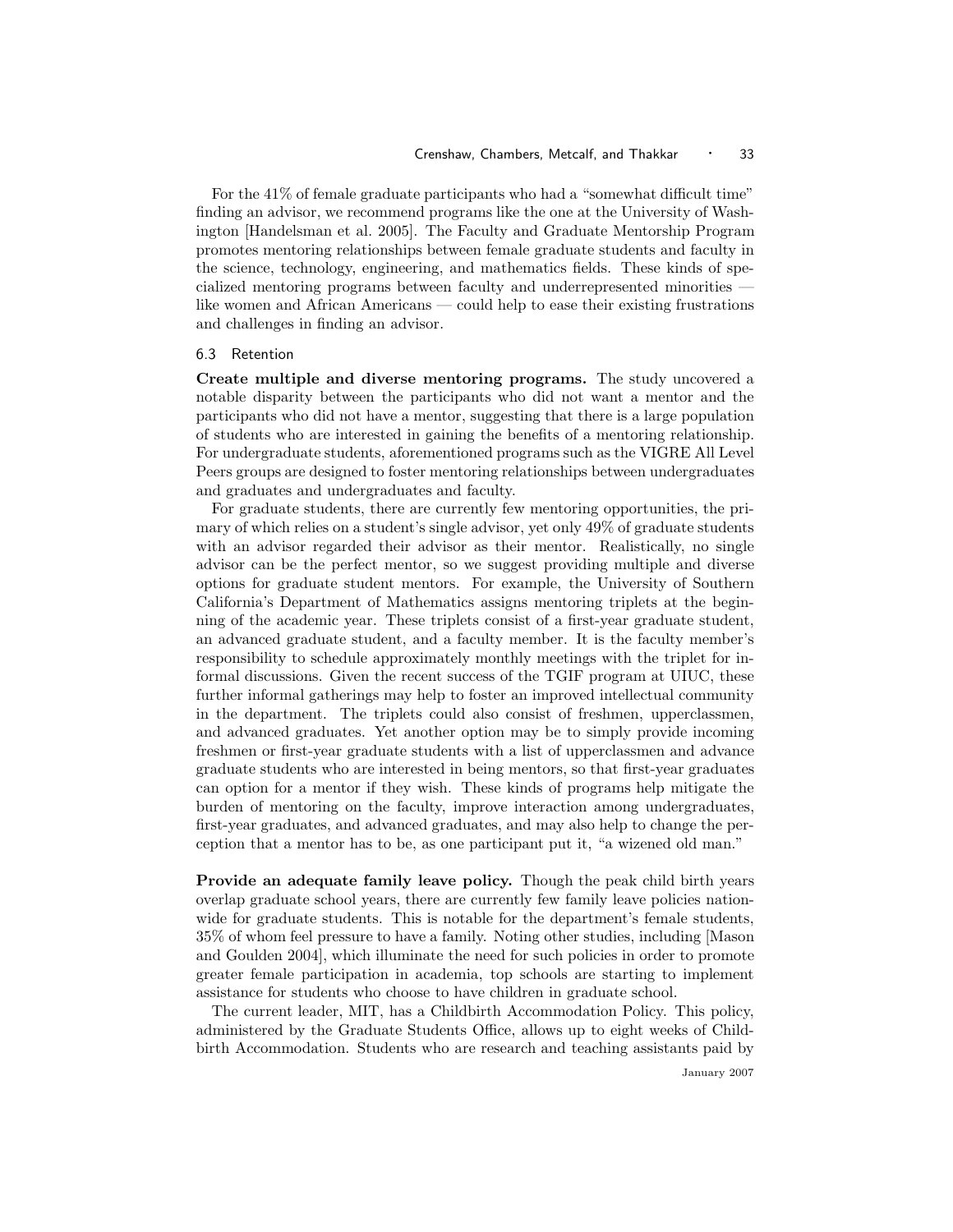the university continue to receive their stipend during this time. Teaching assistants are permitted to consider limited duties. MIT doesn't treat this accommodation as a "leave" as that could negatively affect some visa status.

Other universities, such as University of California at Berkeley and Stanford University, have similar policies. Student parents at Berkeley can request "part-time status" meaning that the course requirements are fewer, preliminary and qualification exam clocks are slowed, but full-time benefits are still provided. Pregnant women may also request part-time status. Moreover, for four weeks before and 6 weeks after the birth, research advisors are instructed to expect that the student will be less productive than usual, and that the mother may request a temporary suspension of her research or instructor assistantship.

Graduate students at Stanford also have a Childbirth Policy in which female graduate students are eligible for two-quarter Accommodation Period in which examinations and other academic requirements may be postponed. During this time, they are also eligible for full-time enrollment and keep their health insurance and university housing. Given the university's population of 5500, one-third of which are women, Stanford estimates that 30 of their female graduate students per year will participate, resulting in an annual cost of "less than \$100,000" [Capriccioso] 2006].

The existing family leave policy in the Department of Computer Science slows the clock on requirements for the qualification and preliminary exams. Thus, a student could potentially be absent for a semester while recovering from her birth without suffering any penalty for not taking the preliminary exam on time. However, current parents of the department only rated the current policy as "somewhat adequate." To achieve a more adequate policy, we examine how the policy differs from that of MIT, Stanford, and Berkeley. First, it currently relies heavily on a cooperative relationship between an advisor and student. It does not have the same level of protection for students. A student is not guaranteed the ability to return to her research or teaching assistantship after being absent for a period of time. Moreover, an existing university-wide policy only provides graduate students with two weeks of leave for emergency or other health reasons. A student who chooses to be absent for a longer period of time, like the minimal six weeks necessary to recover from a cesearean section, suffers from not having access to health insurance, or partial or full pay. The Federal Family and Medical Leave Act of 1993, as observed by the University of Illinois, provides that its eligible full-time employees, "are eligible for up to 12 workweeks of paid and/or unpaid leave" [University of Illinois at Urbana-Champaign ].

## 7. CONCLUSION

Overall, the study saw two major themes. First the participants described an overall perception of the department placing significant emphasis on research pursuits. These pursuits bring funding to the department and inform the broader computing community of advancements in computer science. Yet, our participants also reported perceiving a negative impact as a result of this emphasis. We spoke with participants who felt that professors sacrificed quality teaching for research and participants who felt that no professor would be interested in mentoring them. We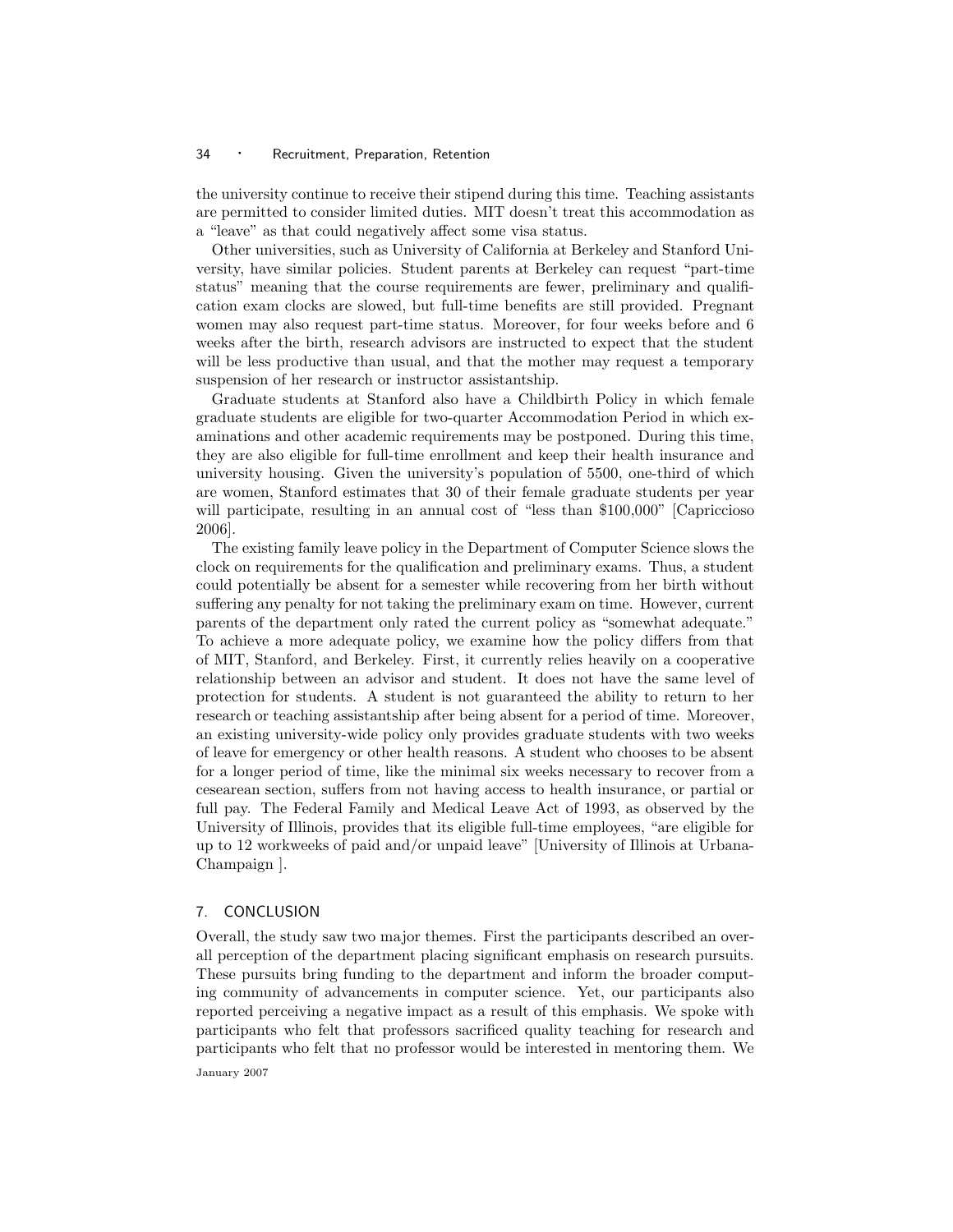surveyed graduate participants who disdained the core course work for taking time away from research. Participants turned away from careers at top research institutions because of an unwillingness to pursue the perceived "90 hour" work week exemplified by many professors in the department. Still other participants reported leaving the program without completing their degree.

As a highly ranked department in a large research university, it is understood that the Department of Computer Science at UIUC places a primary emphasis on research. However, as [Serow 2000] and [Baez 2000] show, and our study reveals, this may be at the detriment to other roles — teaching and service — which are also important to a high quality academic environment. Given the results of our study, we argue not that research should be placed secondary to these two other roles, but rather that a greater balance of this triumvirate is necessary to excel as a department.

In a system which places a much higher importance on research, faculty who wish to teach well go unrewarded by the tenure system and even suffer from the public perception that their teaching activities detract too much from a focus on research. Likewise, students may receive poor teaching even at schools which are highly ranked because research takes center stage. For graduate students, mixed messages are received when the need to do research is combined with core requirements that do not necessarily advance the research goal. In this case, pressure to obtain a certain grade in a course unrelated to one's research area surfaces as concerns that the courses are taking away from research and in advice from advisors that the core requirements "don't really matter."

With regards to service, the push to do research may also discourage both faculty and graduate students from acting as mentors and performing outreach and recruitment activities as well well as make it difficult to find a healthy work and life balance. Similarly, underrepresented students and faculty tend to be targeted to be active in particular service activities, such as female faculty or graduate students receiving requests to act as mentors for female students or sit on gender-related committees, which do not aid in their promotion or in receiving their graduate degrees [Baez 2000]. These additional expectations further compound the difficulty of being a minority in the department.

Admittedly, our appeal for greater balance among the three roles of research, teaching, and service may seem like too great a challenge with too much a cost for the research pursuit. Yet this triumvirate, when balanced, can lead to a positive environment in which each role informs the other. For example, the encouragement to serve as mentors and perform other service activities frequently provides an opportunity to expand research opportunities. Excellent teaching provides students with a stronger background with which they may do great research. Interaction within the department yields new graduate students and faculty with which to collaborate. The roles do not need to be in competition with each other, but rather can be cultivated to complement each other. As we have seen while talking to both faculty and students, some pieces of this balance puzzle are already thriving within the department. Outreach programs like ChicTech, CS2GO, and the G.A.M.E.S. camp allow undergraduates and graduates to use their computing expertise to impact K-12 education. Courses such as CS427, Software Engineering I, make connections to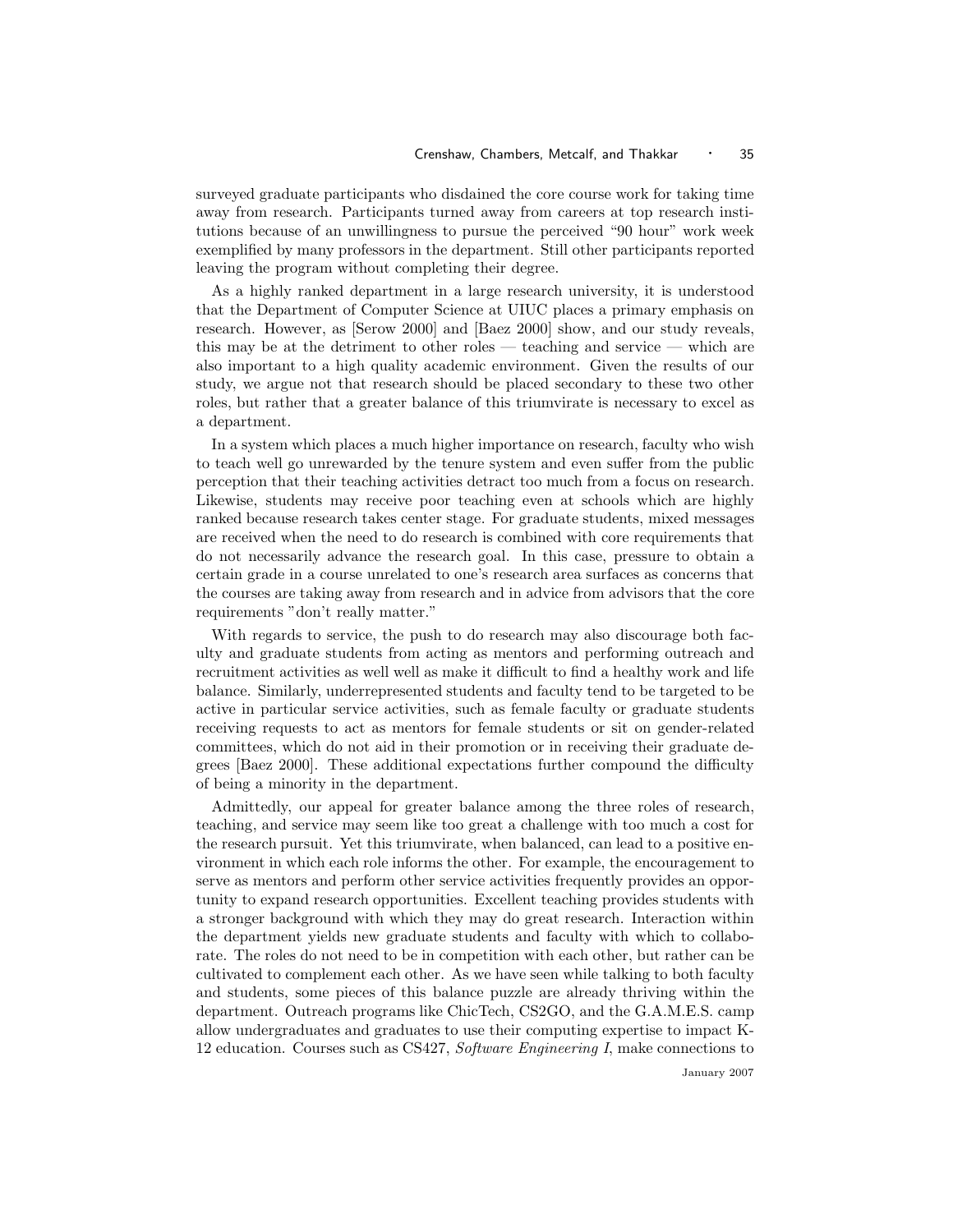industry allowing students to network and demonstrate their excellence to outside members of the computing community. Teaching improvements seen in the  $x73$ sequence foster more interaction among students, paving the way for more research collaboration in the future.

This brings us to our second theme; simply the lack of communication among various entities within the department. This lack of communication has a significant effect on the perception of participants that research is of primary value. There are multiple outreach programs available and improvements in teaching are underway as seen in the CSx73 sequence, yet many graduates and undergraduates are not exposed to these phenomena. A graduate participant complained that the department doesn't do any outreach, yet we just saw the conclusion of another successful G.A.M.E.S. camp on the local news. Multiple participants complained about certain faculty needing to "sell" the students more, yet many other faculty speak highly of the graduate students, particularly with industry representatives and alumni. Undergraduates complained of a lack of interaction with faculty while faculty complained that students never attend office hours or come to speak with them.

While this dichotomy was especially frustrating during the course of the study, it was also hopeful to observe how many efforts are currently underway. With activities ranging from the TGIF lunch to !Casino, many of the faculty in the department are already involved in improving the student experience at an unprecedented rate. While pieces of the balance do exist, more are needed. It is not simply advertising current activities that is needed, though more diverse footage on the video wall would be welcome by everyone. What is also needed is increased communication between students and faculty regarding everyone's needs and expectations. As one participant said, it is making sure that students "understand the process of research from beginning to end."

The authors of this work were primarily motivated to conduct this study with the belief that its results and recommendations would serve as a list of best approaches to continue this already existing effort. It is our hope that this document and our recommendations will open up channels of communication so that students and faculty can work together to better the department, and in turn, improve the computing culture for everyone.

# 8. ACKNOWLEDGMENTS

Many people assisted with the creation of this study. In particular, we would like to thank Marc Snir and the Department of Computer Science for supporting and funding our study. Our thanks to Margaret Fleck for her evaluation of our report and helping to make it a Technical Report. Our thanks also goes to the National Center for Supercomputing Application for their additional funding and to the Women in Computer Science who sponsored and supported our efforts. Jeff Erickson, Deb Israel, Sam Kamin, Robin Kravets, Steve Lavalle, Klara Nahrstedt, Lenny Pitt of University of Illinois and Jennifer Croissant of the University of Arizona all provided helpful feedback. Most of all, we would like to thank all of our study participants, who thoughtfully articulated their own experiences in the Department of Computer Science.